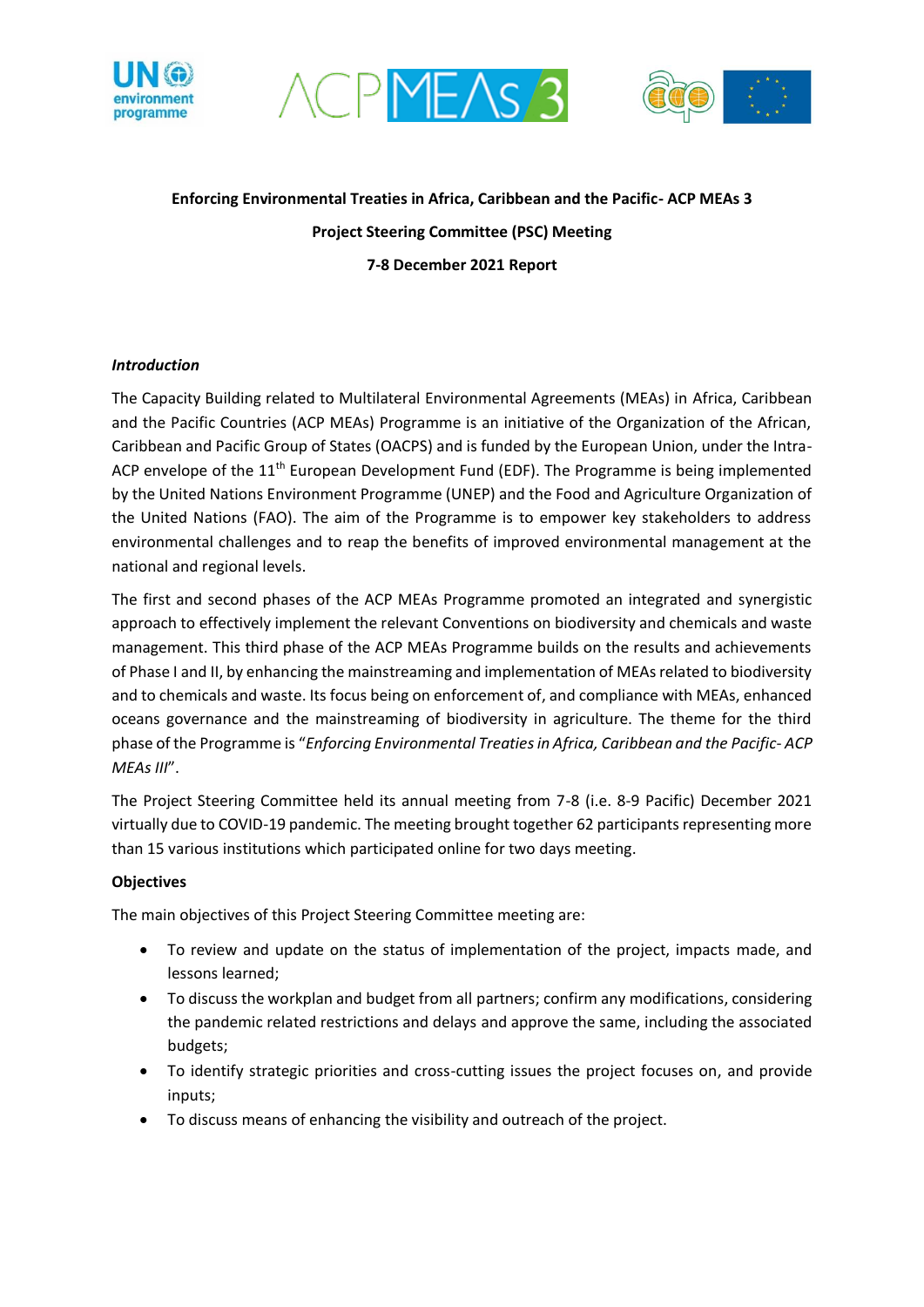#### **Welcome remarks**

1. The ACP MEAs Phase 3 Programme Manager Dr. Balakrishna Pisupati welcomed all participants to the second Project Steering Committee meeting, noting that it was unfortunate that the meeting was being held virtually due to the COVID-19 pandemic. He thanked the participants for their interest and participation in the meeting and stated that the agenda of the meeting had been circulated and inputs were provided. He further informed that the meeting on the  $7<sup>th</sup>$ December 2021 will be Chaired by the European Union (EU) and the Organization of Africa, Caribbean and the Pacific States (OACPS) will Chair the session on 8th December 2021.

#### **Opening Remarks**

#### **United Nations Environment Programme-UNEP**

- 2. Dr. Patricia K Mbote, Director of the Law Division of UNEP in her opening remarks thanked the members of the Steering Committee and implementing partners for joining the Steering Committee meeting. She highlighted that the third phase of the programme (ACP MEAs 3) is crucial for UNEP to consolidate the gains and experiences it has made since 2009 when the programme started. She expressed her excitement that the programme is focusing on critical issues of environmental governance, including ocean governance which is in line with UNEP's new medium-term strategy for the period 2022 to 2025, and thanked the European Commission for their continuing support to the programme and to the work of building and enhancing the capacities of the ACP countries to comply with and implement Multilateral Environmental Agreements (MEAs).
- 3. Dr. Mbote noted that, the Steering Committee meeting provides the participants with insights of the status of implementation of the three components of ACP MEAs 3 programme that includes enforcement and compliance of MEAs related to biodiversity, chemicals, and wastes. Also, effective implementation of regional sea conventions and mainstreaming of biodiversity in agriculture.
- 4. Highlighting the impacts of COVID-19 pandemic on the implementation of the programme, Dr. Mbote mentioned that the implementation witnessed some 'out of the box' solutions, including the use of virtual meetings to replace face to face trainings and minimize any further delays in the execution of activities.
- 5. Dr. Mbote also reiterated the continued commitment and support for the programme as the coordinator by working in collaboration with partners to maximize the programme's outputs and impacts. She stressed on UNEP's enthusiasm on the engagement of stakeholders as a key element for success and develop ways to enhance synergistic approaches in the implementation of the various activities, improve the coordination among the three components of the programme and enhance communication to increase impact at the national and international levels.

#### **Food and Agricultural Organization of the United Nations (FAO)**

6. Mr. AlKhafaji Raschad the FAO Directorof the liaison office in Brussels athis opening remarks highlighted that the ACP MEAs 3 Programme is aligned with FAO's new strategy and its strategic framework that focuses on making agri-food systems more efficient, inclusive, resilient, and sustainable for better production, better environment, better nutrition and a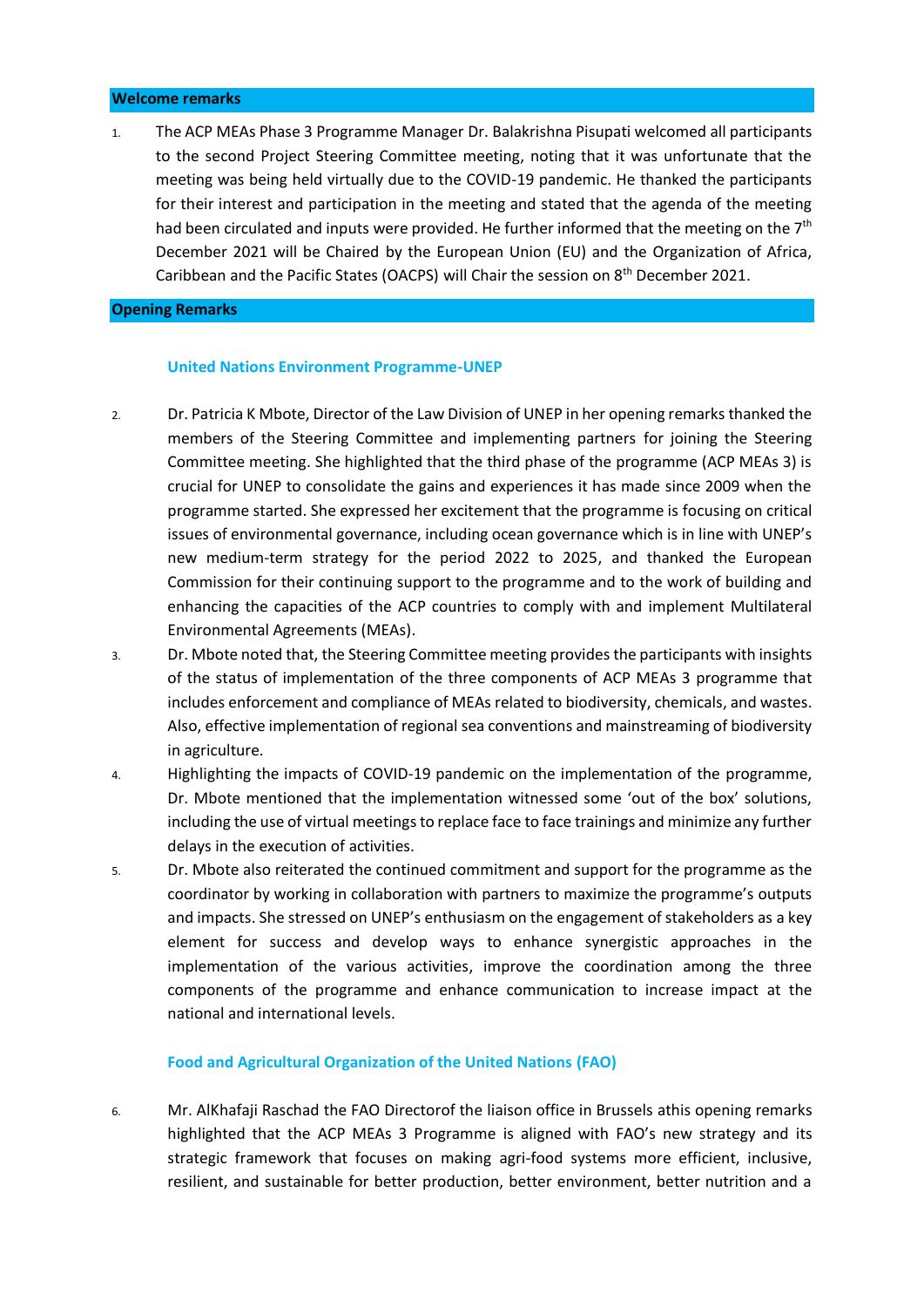better life and leaving no one behind. He informed the participants that the implementation of the third component of the ACP MEAs programme is well underway with the national workplans validated in each of the six focus countries including Solomon Islands, Tanzania and Zimbabwe among others.

- 7. Mr. Raschad underscored the recognition by the ACP MEAs programme of the logical importance for the implementation of chemical and biodiversity clusters, and multilateral environmental agreements that are of particular importance to low- and middle-income countries where human and financial resources are limited. Mr. Raschad noted that the next two years (i.e. 2022-2023) will be crucial years for the post 2020 Global Biodiversity Framework expected to be adopted at CBD COP 15, whilst the post 2020 approach for the management of chemicals has been scheduled for adoption during the Fifth Session of the International Conference on Chemicals Management.
- 8. Dr. Raschad stated that FAO is organizing a seminar on strengthening regulations to protect pollinators from pesticide, which comes at an opportune time as the European Commission is considering the scope for revising its EU pollinators initiative. Nonetheless, the seminar is expected to contribute to improving knowledge of pollinator decline as a result of pesticide application in agriculture and to providing regulatory options to better protect pollinators from pesticides, which are two of the three priorities of the EU pollinators initiative.
- 9. In his concluding remarks, Dr. Raschad highlighted the important role played by the ACP MEAs programme alongside other FAO flagship initiatives, such as the Hand in Hand initiative, the CID Solution Forum and the Green Cities, in reinforcing strategic FAO priorities to assist the least developed and landlocked countries as well as small islands development states most of whom are Member States of the OACPS. He assured that FAO will continue to provide support at all levels as a trusted partner in those areas relevant to the programme.

### **The Organization for Africa, Caribbean and Pacific State (OACPS)**

- 10. The Assistant Secretary General of the Organization for Africa, Caribbean and Pacific States (OACPS) Secretariat, Ms. Cristelle Pratt, expressed her sincere appreciation to all ACP MEAs 3 Programme partners (EU, UNEP, OACPS, FAO, regional hubs and regional seas conventions) for the dedicated and determined efforts to build capacity of the 79 Member States of the OACPS to fulfil their obligations as parties to the various multilateral environmental governance frameworks to address the environmental challenges that have driven the global biodiversity crisis with unprecedented rates of ecosystem degradation.
- 11. Ms. Pratt noted that the ACP MEAs 3 Programme is uniquely placed to play a visible role in the lead up to COP15 where Parties will agree on ambitious goals and targets for the sustainable use and conservation of biodiversity, including the equitable sharing of biological genetic resources. Recognizing the impact of the COVID-19 pandemic on activities of the third phase of the ACP MEAs programme, Ms. Pratt noted that, despite the delay the pandemic has also encouraged innovation and initiatives of implementation that are worthy of congratulations.
- 12. Ms. Pratt urged the implementing partners to make use of the lessons learned when making important decisions to guide next year's work programme and to further revisit the programme activities and their related budgets to take useful decisionsin order to ensure that the programme objectives are achieved within the current context.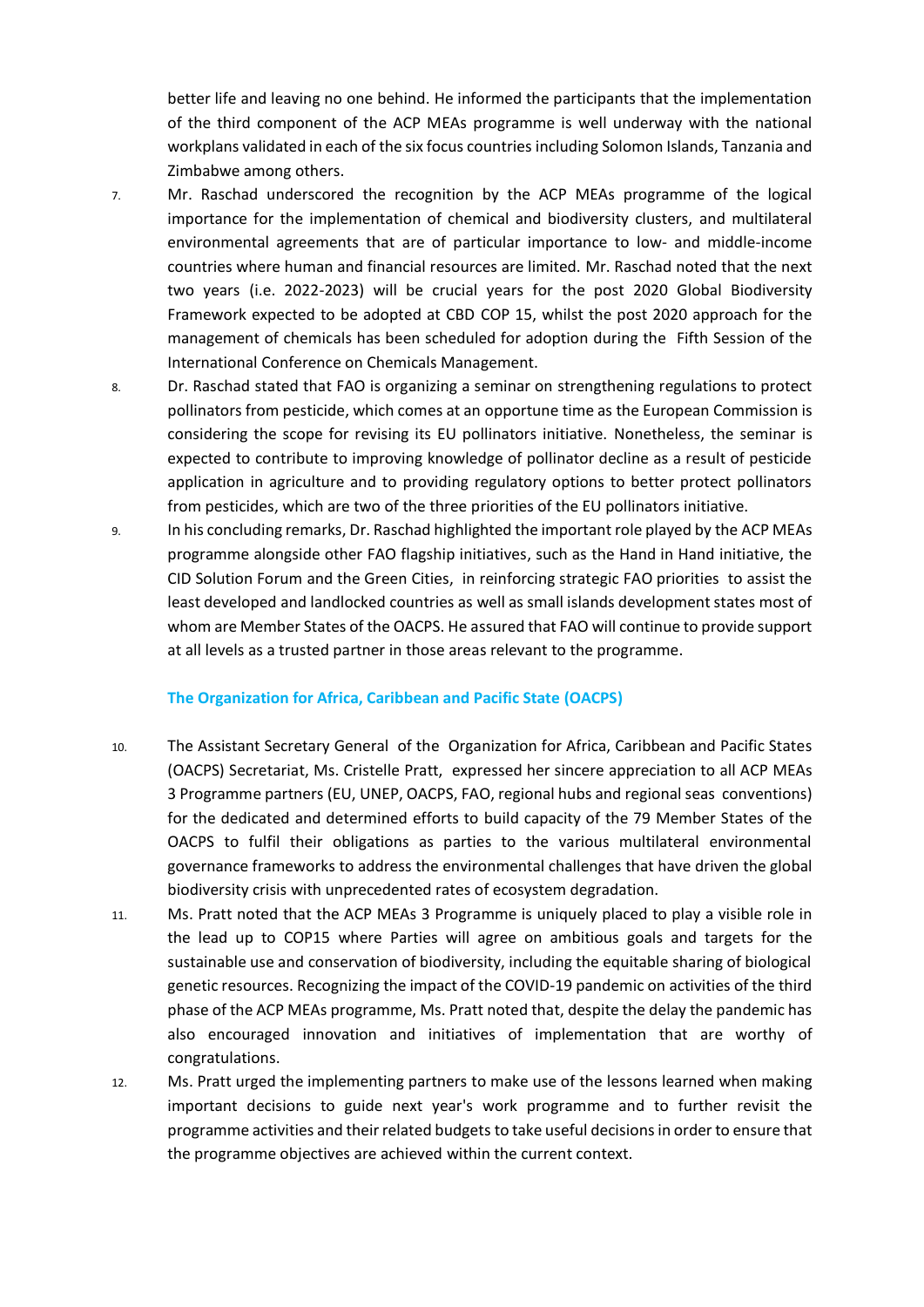#### **European Union**

- 13. The representative of the European Union, Ms. Aurelie Godefroy underlined that the meeting was taking place during an important moment but, challenging time compounded by the COVID crisis which is putting a lot of pressure on our economies, societies and our resilience at a time when we are facing planetary crisis of global warming, biodiversity loss and worrying pollution level.
- 14. Ms. Godefroy drew participants' attention to *The European Green Deal,* an ambitious strategy to tackle the three planetary crisis of biodiversity loss, climate change and zero pollution, to achieve climate neutrality by transitioning economies and societies through energy transformation to clean and sustainable energy technologies, agriculture to transform our food systems to make them more sustainable, and industries to move to circular and climate neutral economies. This will be achieved by developing and passing new legal frameworks, improving regulations and financing mechanism. She highlighted that the European Green Deal has contributed to the adoptions of more than 20 policy documents and the European Union will dedicate about 35% of its funds to climate action, double its biodiversity financing making the European Union the biggest contributor to biodiversity conservation initiatives to support partners across the globe towards a greener and more inclusive society.
- 15. Ms. Godefroy concluded her remarks by stating that the European Commission is now starting a new programme towards green recovery and urged the partners to highlight concrete achievements, future plans, opportunities and challenges to enable the design of support for the change at national and local levels.

#### **Overall Programme Progress**

16. The purpose of this session was to provide an opportunity to examine the overall achievements and lessons learnt so far to better inform future work of the programme. UNEP and FAO provided highlights of the achievements made and lessons learnt.

### **UNEP Direct Implementation of Specific Objective 1 (SO1)**

17. As the overall Coordinator and at the same time as an implementer of the third phase of the programme, the Programme Manager, Dr. Balakrishna Pisupati highlighted that we are in a very critical phase of the ACP MEAs 3 programme, not only in terms of being the second year of its progress review, but also the challenges in terms of implementation due to various issues including the COVID-19 pandemic. The presentation focused on UNEP direct implementation component with some elements of the overall programme coordination and achievement.

### **Result Areas of focus**

- 18. In order to achieve the objectives of the programme, UNEP believes that stakeholders' engagement is critical. Hence, engagement with the local stakeholders, especially the civil society organisations, the youth, national decision makers and relevant UN agencies has been an overall priority.
- *19.* There are four overarching areas that UNEP is responsible for, in implementing a number of actions. This includes "Enhancing capacity processes and infrastructure to enforce and comply with a select number of MEAs. Improved national frameworks, legislations, and mechanisms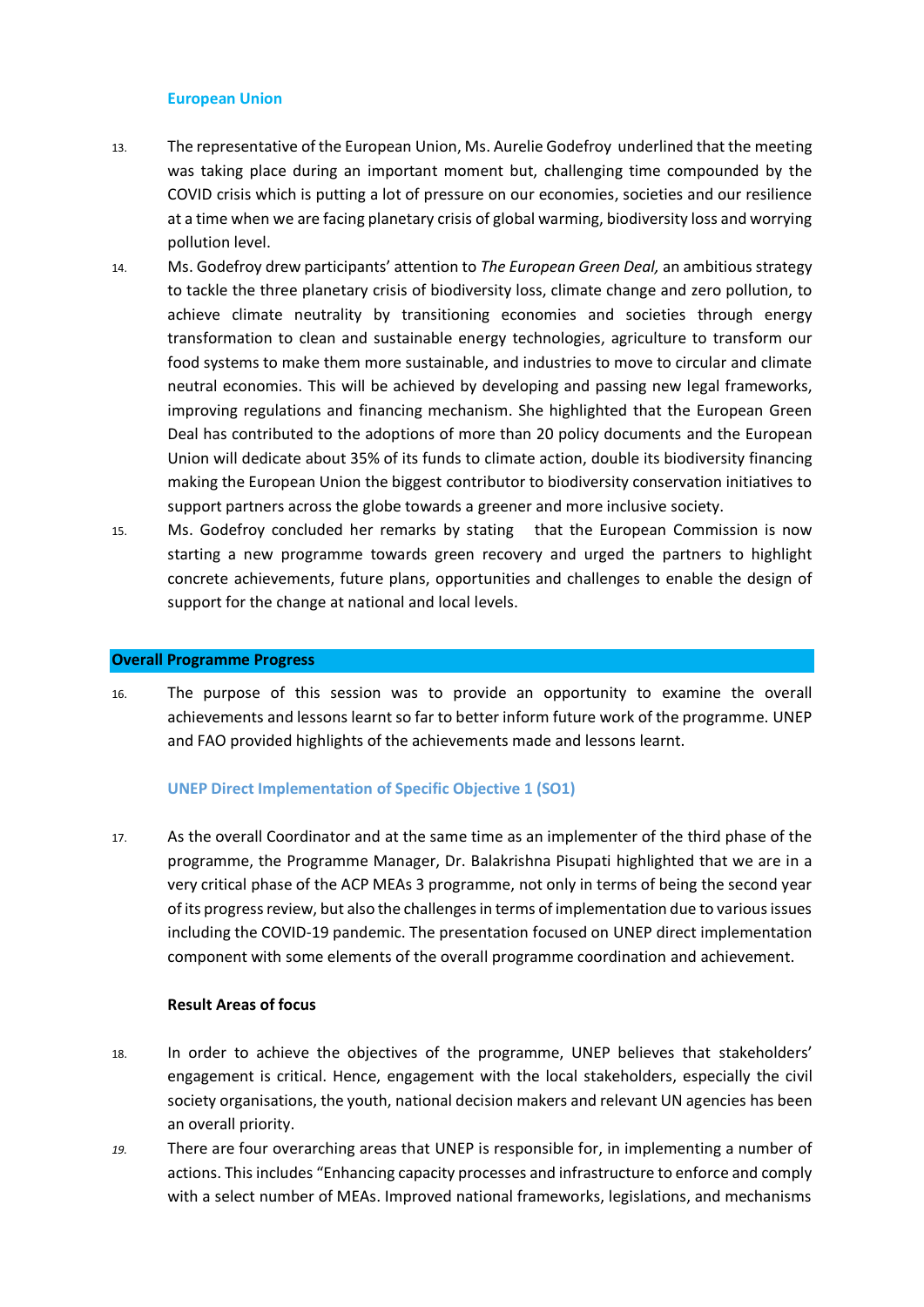for effective implementations of MEAs. Also, improved knowledge and knowledge sharing, guidelines, and mechanisms. As well as effective communications, outreach and raising awareness increases stakeholder engagement, including political will among decision makers".

### **Activities undertaken in 2021**

- 20. *Support to translation and dissemination of Data management and Reporting Tool (DaRT):* UNEP is leading in terms of data management and reporting related to the Biodiversity Convention. Given the language differences in the ACP regions, the programme provided support in translating the DaRT tool into different languages, essentially French and Spanish.
- *21. Support to countries, including in preparation for and during the negotiations of the Bamako Conference of Parties and related follow-up.*
- 22. *Preparations for technical inputs into this CBD's post 2020, Global biodiversity framework:* the focus in these technical inputs include a number of elements related to the Cartagena Protocol on Biosafety, the Nagoya Protocol on access and benefit sharing, focusing on synergies among the biodiversity related multilateral environmental agreements, as well as synergies between chemical and waste cluster MEAs. It also included issues of communication, youth engagement and helping countries raise their voice and improve their effectiveness of participation in many of the governing body meetings such as the scientific body meetings and the Conference of Parties through a number of negotiation preparations
- 23. *Support to eight IGAD countries in the East Africa region in strategic preparations for biodiversity strategies, including on post 2020 GBF:* this support is to position the countries in the region for the negotiations related to the post 2020 framework and anticipate the outcomes related to mainstreaming activities once the framework has been adopted during the Conference of Parties in 15 meeting of the COP.
- 24. *Support to preparations of the Basel Rotterdam, Stockholm Conventions COP meetings as well as Minamata COP4 meeting through awareness and publication*
- 25. *Support to BRS Secretariat in the review of the biodiversity and chemicals MEAs synergies report:* technical inputs on the biodiversity-chemicals and waste linkages were provided looking at the synergies between these two clusters
- 26. *Organization of capacity development activities for parliamentarians* where discussions with the Inter parliamentary Union and also colleagues from the CBD secretariat were conducted during 2021.
- 27. *Support for implementation of the Cartagena Protocol on Biosafety* specifically focusing on emerging issues within those discussions under the Cartagena Protocol related to area of synthetic biology.
- 28. *Support to youth, media and journalists for CBD COP 15* through capacity building briefing sessions and mentorship programs.

### **Key Achievements**

29. During this particular reporting period, UNEP was able to address a number of cross cutting and overarching issues including youth engagement, working with the small island developing states in terms of finding links between the ACP MEAs programme and the SAMOA Pathway, South-South Cooperation, Gender, policy briefs, communication and outreach, reach out to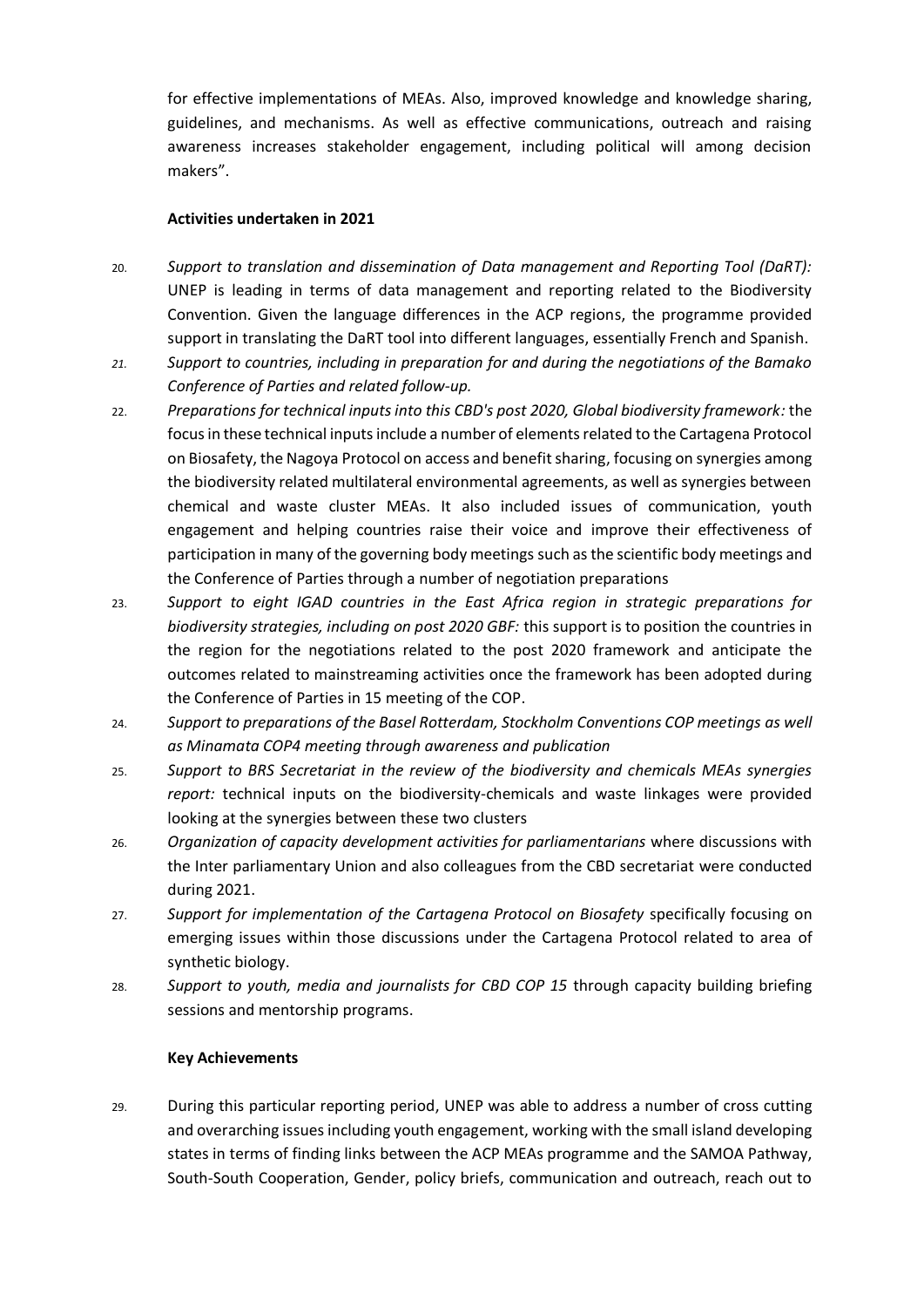other regions other than ACP, working with OACPS Secretariat, internalizing the ACP MEAs programme within UNEP and also links with other programmes. These are in addition to the achievements highlighted in the report submitted to the PSC.

- 30. *Youth engagement*: During this year, the programme successfully launched youth engagement and training initiative (YETI) where a strategy for youth was developed and rolled out the first batch of training for 32 youths from Africa, through an intense four-month mentorship programme focusing on issues of preparing youth to contribute to the elements of the Post 2020 global biodiversity framework related to contributing to the CBD COP 15 meeting. The programme also organized the Youth Summit on biodiversity with colleagues from various different regions, including Asia, in preparation for the third working group meeting in Colombia during May 2021. Plans to roll out a youth programme for Europe was also presented.
- 31. *The SAMOA Pathway* is a very important programmatic framework for countries in Africa, Caribbean and the Pacific. In terms of the small island developing states, the idea behind having this particular focus is that 35 of the 79 countries that we work in, are small island developing states. Hence, it is important to establish a link on how the programme could significantly contribute to the SAMOA Pathway. A strategic framework on this has been prepared and UNEP plans to launch it during this PSC meeting.
- 32. *Gender considerations* have been mainstreamed in the programme and an operational plan was developed and discussed with all the partners before it was launched on 8<sup>th</sup> of March 2021 to commemorate the International Women Day. The programme also contributed to the CBD's Gender Action Plan in support of the Post 2020 global biodiversity framework and we had discussions with our partners in terms of mainstreaming gender across the different elements of the programmes that are being implemented with an intention to review and monitor the gender actions through annual reports and the division of the operational plans.
- 33. *Enhancing South-South cooperation element* of the programme because the ACP countries are from the global South, so the programme is looking more at how to enhance the South-South cooperation. Together with the partners, a short operational strategy on how the ACP MEAs programme can contribute to the South-South Action plan is now under preparation. For example, the secretariat for the Pacific Regional Environment Programme (SPREP), organized the Third Clean Pacific Roundtable (3CPRT) event where colleagues from Caribbean and Africa participated in support of cross regional exchange of knowledge and information and also to exploring opportunities to work with other regional hubs.
- 34. *Policy briefs were launched* under the *Building Back Better* series to translate elements of the European Green Deal into considerations within the region at the national levels through first policy brief that has been prepared and the second policy brief is currently in development which will be released in 2022 on the future of ocean governance that also looks at issues of blue economy.
- 35. *Communications and outreach:* A number of partnerships have been established including work with the African network of Environmental Journalists where the programme organized three briefing sessions for 800 journalists on different elements of chemicals and waste and biodiversity. Contributions from colleagues of the CBD and BRS Secretariats for serving as resource persons were gratefully recognized. Given the importance of the contributions of indigenous people and local communities in terms of supporting activities related to the programme. Therefore, the programme has dedicated an intern to work on these issues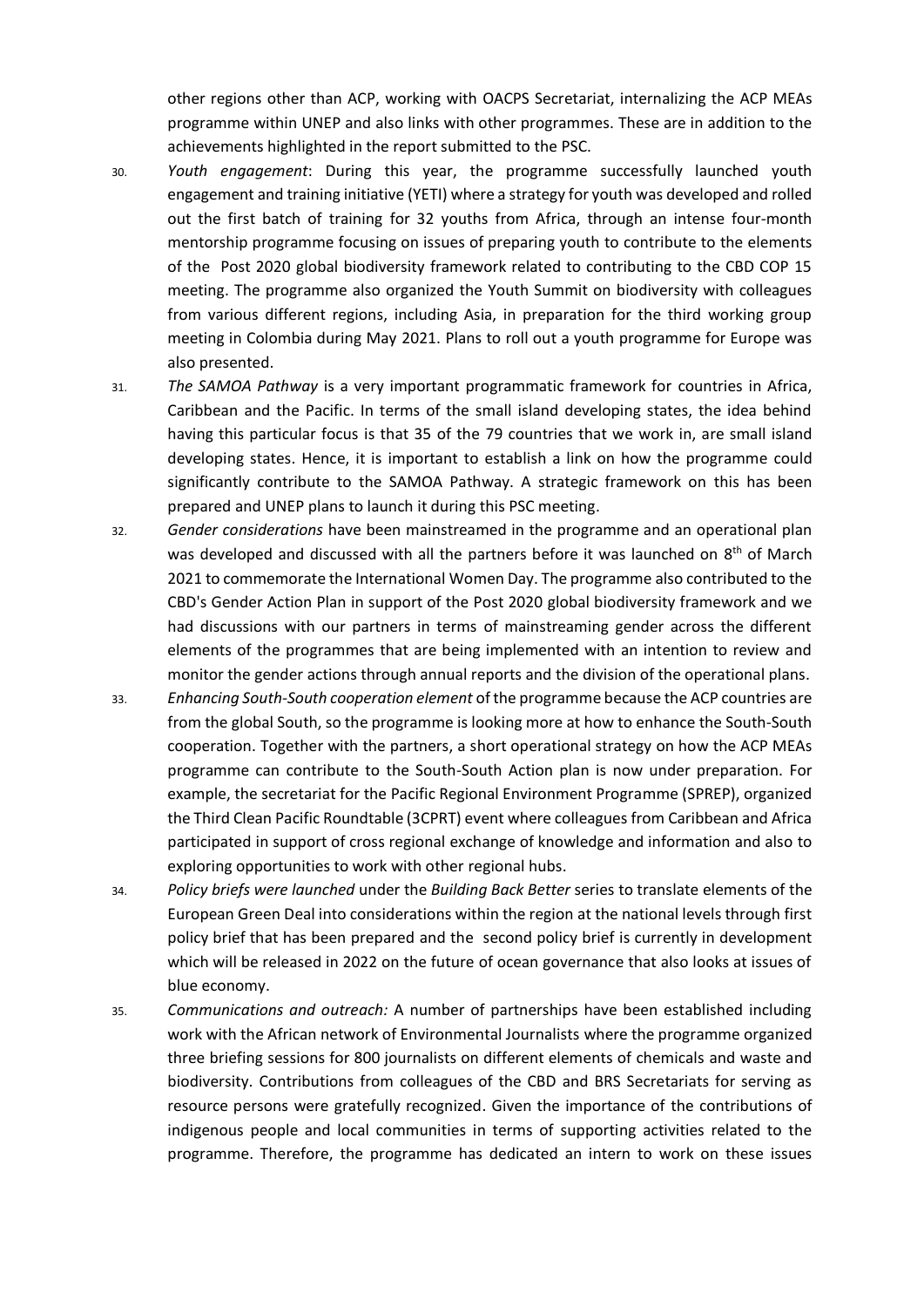wrapping on new approaches to a strong social media presence, including, using Instagram, YouTube, LinkedIn and a website will be launched in the next coming days.

- 36. *Extending cooperation to not just the ACP regions but also to others*. Through discussions with OACPS and colleagues, the programme was able to reach out to colleagues from Asia on several activities, including the regional preparatory events for the CBD SBSTTA and the working group meetings as well as supported a capacity building programme for the Gulf Cooperation Council regions.
- 37. *Internalizing ACP MEAs 3 within UNEP* is extremely important for sustainability and having a larger impact. A number of opportunities including support to the African Group of negotiators, mapping UNEP's medium-term strategy and most importantly linkages with the recommendations from the ministerial meetings of the African and the Latin American regionshave been considered. A document outlining linkages on how the ACP MEAs programme can contribute to the outcomes and the recommendations of these ministerial meetings has been developed.
- 38. *Links with other European Union programmes* have been developed including with InforMEA programme, the post-2020 global biodiversity partnership, work with the World Conservation Congress, provided inputs to European Development Day, the BIOPAMA programme, the DaRT programme and linking ACP MEAs with the elements of circular economy and naturebased solution
- 39. *Wonderful cooperation with OACPS Secretariat has been established* and a briefing for the Subcommittee on Sustainable Development on issues of biodiversity was held including support to the OACPS secretariat to draft the first Ministerial resolution on biodiversity and also considerations for operationalizing some elements of the resolution.
- 40. *Other collaborations* with the programme achieved include working with UNEP's digital transformation Task Force looking at issues of synergies between biodiversity chemicals cluster, policy brief on circular economy and nature-based solutions linked to the CBD frameworks on issues of synthetic biology and digital sequence information.

### **Future Plans**

- 41. The following were presented as potential areas of work for the future:
- 42. Work with the CBD Secretariat to establish regional hubs for capacity development, technology transfer and knowledge management.
- 43. Partnering with the regional hubs in implementing the second phase of the Bio Bridge Initiative of CBD.
- 44. Negotiation preparations and orientation for ACP member states
- 45. Digital transformation essentially in the preparation for the national biodiversity strategies and action plans (NBSAPs) and national reports
- 46. Support development of plans for the implementation of the post 2020 global biodiversity framework and related MEAs in both the biodiversity and chemicals and waste clusters.

### **Request for the PSC consideration**

- 47. Steering Committee inputs on strategic cross cutting issues
- 48. Release of the  $2^{nd}$  instalment towards end 2021 and implications for 2022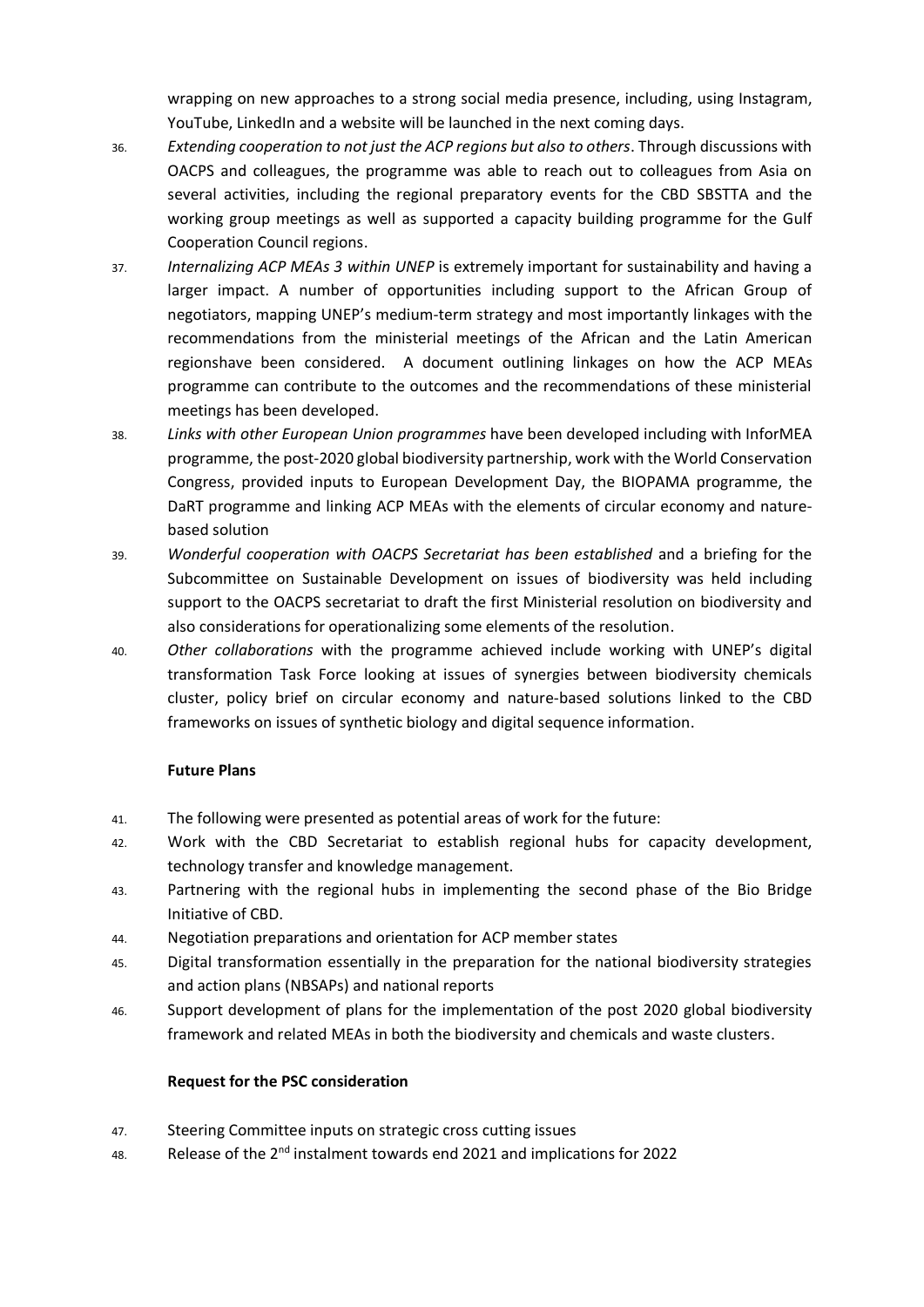- 49. Budget consolidation and review of planned activities in light of developments made in 2021 and 2020
- 50. New and additional activities in light of the unspent budget, both UNEP components, regional hubs and other partners

# **Global Overview of Food and Agriculture Organization of the United Nations FAO on Specific Objective 3 (SO3)**

51. FAO is UNEP's main global partner of the ACP MEAs 3 programme responsible for the implementation of the programme's third specific objective: Enhancing the mainstreaming of biodiversity and the sound management of chemicals and waste in agriculture in line with related MEAs (CBD, BRS). This indicates that the component has activities at national, regional and global levels, and the programme is currently operational in six focus countries including Niger, Rwanda, Tanzania, Zimbabwe, Saint Lucia and Solomon Islands with 19 other countries identified and validated for expansion and replication of good practices.

### **Snapshot of 2021 Activities**

### *i. Inception phase*

52. This phase focused on programme management team being put in place in the six (6) focus countries, holding multi-stakeholder planning workshops to introduce the programme and fine tune national work plans, define national and regional work plans with regional partners and institutional arrangements and developed communication and visibility plans.

# ii. Output 1: Integrating biodiversity and sound chemicals management into national *agricultural policies*

53. Formed a multisectoral project technical units, held meetings and detailed action plans elaborated, identified national institutions to collaborate with and and letters of agreement (LoAs) already negotiated, hired national consultants in support of the programme's biodiversity policy, and institutional capacity building activities as well as maintain regular liaising with EU delegations into focus countries.

### *iii. Output 2: Field implementation*

54. In terms of field implementation, follow up on the implementation of the national Pesticide Risk Reduction plans that were developed under the previous phase of the programme have been undertaken and identified national institutions for collaborations. Hired national consultants to strengthen extension services and extension curricula, including in support of FFS activities (e.g. refresher trainings of trainers), built synergy and complementarities with other FAO farming community capacity building projects and farmer field schools. Recruited a videographer to shoot baseline videos on sound pesticide management and environmentally friendly production practices and approaches that are promoted in the project.

# *iv. Output 3: Enhanced regional collaboration and capacity building*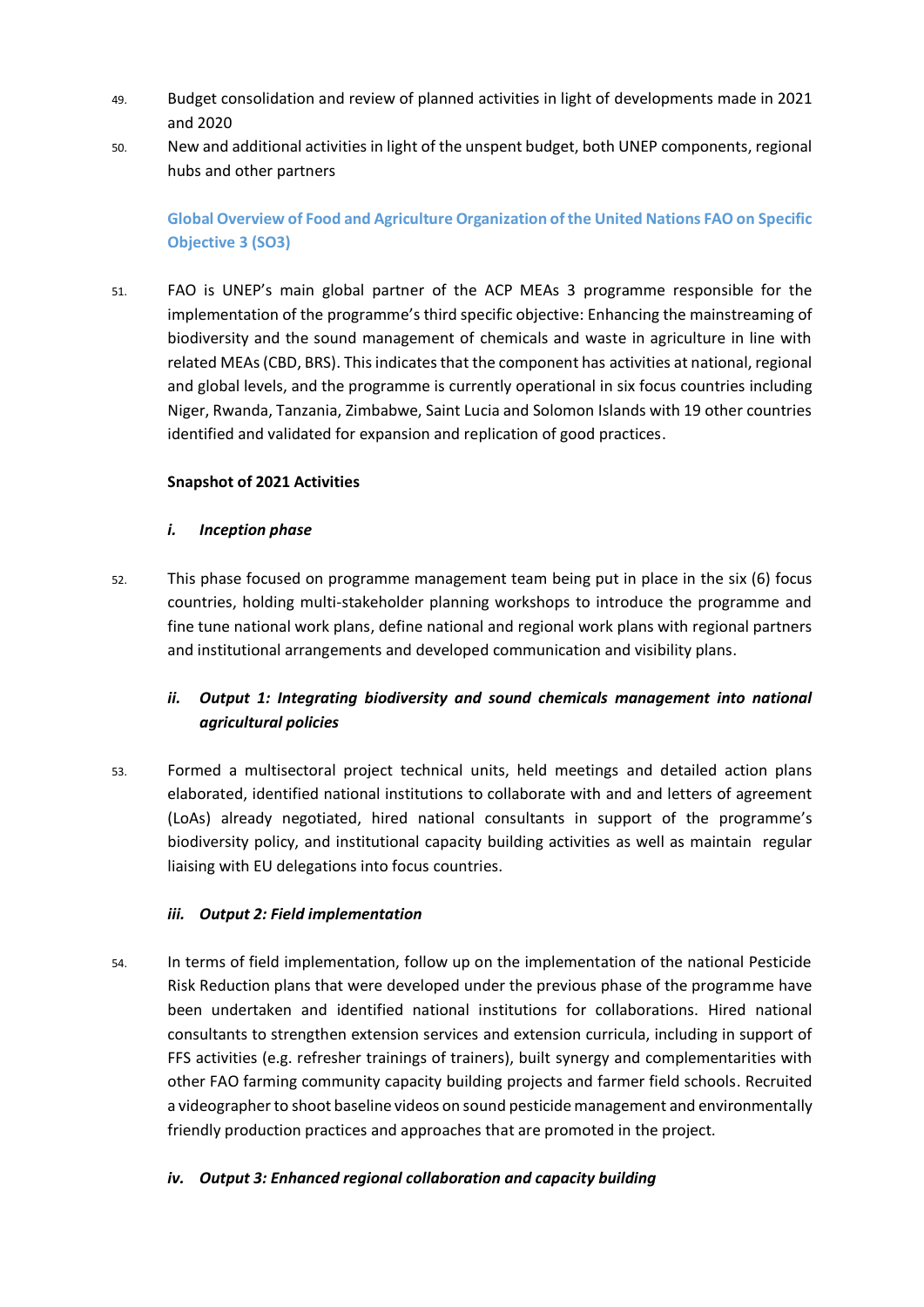- 55. Regarding regional level activities, the programme has provided and is providing support to the East African Community and the Southern African Development Community on the implementation of regional guidelines on pesticide management and drafting of regional regional highly hazardous pesticide (HHP) reduction strategies.
- 56. Preparatory webinar for SADC Member countries and technical session on soil biodiversity for the Pacific region with SPC and SPREP were conducted in preparation for CBD COP 15 and post-2020 GBF processes.
- 57. Prepared studies for awareness raising on threats to ecosystems and sustainable production and regional working group meetings held on existing legislation to protect pollinators from pesticides and pesticide risk assessment and mitigation methodologies for pollinators.

### *v. Output 4: global level activities*

- 58. Regarding global activities, the programme organized in collaboration with the Rotterdam Convention a side event on finding alternatives to highly hazardous pesticides where country experiences from African Caribbean and Pacific countries were shared.
- 59. Preparations are ongoing for a global seminar on strengthening regulations to protect pollinators from pesticides and held regional working group meetings for pesticide regulators and biodiversity experts. Additionally, regional webinars/technical sessions were held to prepare countries and regions for CBD COP15 and post-2020 processes.
- 60. Initiated discussions with regional partners and the CBD secretariat for the preparation of a cross regional technical guidance on integrated agricultural systems for the conservation and sustainable use of biodiversity and ecosystem services, and finally worked on the highly hazardous pesticides baseline study.
- 61. On other global level activities, the programme has supported FAO's corporate activities related to sound pesticide and biodiversity management, led the preparation of FAO vision paper for Public Consultation on EU Pesticide Directive, participated in the in EU-FAO Strategic Dialogue 2021 on issues of Food Systems and One Health.
- 62. involved in organization of *Global Dialogue on the role of food and agriculture in the Post 2020 Global Biodiversity Framework* and provided inputs to UNEP study report on strengthening coordination and collaboration between biodiversity and chemicals and waste clusters.

### **Communication and visibility**

63. In terms of communication and visibility, the programme developed global and national level plans and published ACP MEAs 3 brochure in both English and French available at [https://www.fao.org/3/cb2882en/cb2882en.pdf.](https://www.fao.org/3/cb2882en/cb2882en.pdf) A website has also been launched available at <https://www.fao.org/in-action/building-capacity-environmental-agreements/en/> and in October, the first newsletter and the 2nd edition is on the waywhile a visual identity for publications is currently development.

### **Gender equality and the empowerment of women and youth**

64. In terms of gender equality and the empowerment of women and youth within the agriculture sector, rural women and men both hold the keys to ending hunger and extreme poverty.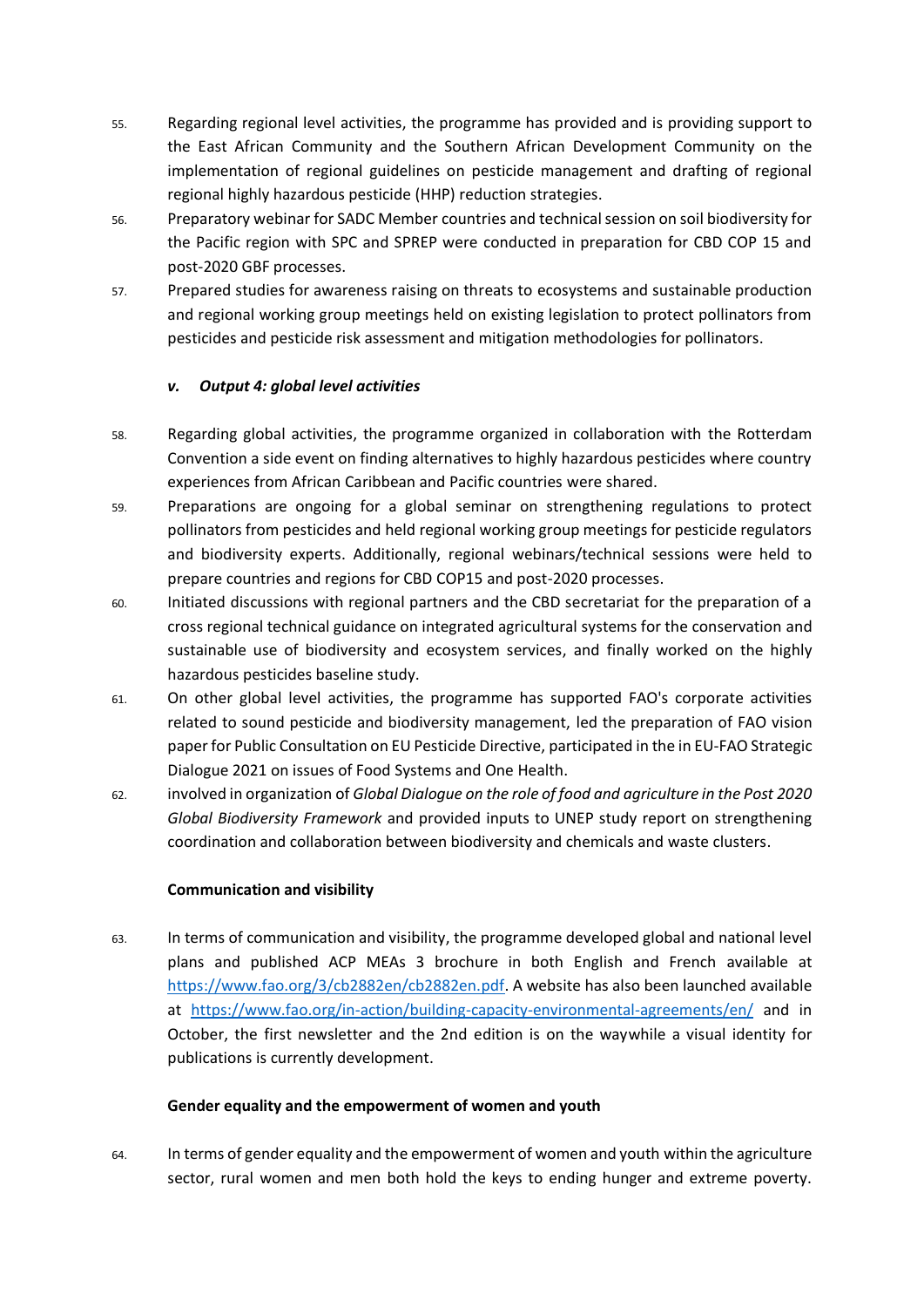Hence, the programme on gender and youth perspectives into the different stages of the work planning, such as in national consultations in support of policy actions and field work. Additionally, a stakeholder analysis to produce gender and youth differentiated data and information that is critical for evidence-based policy developments has been undertaken.

### **Challenges Encountered and Lessons Learned**

## *i. Virtual meetings*

- 65. Although virtual meetings are useful, particularly in the current circumstances of the COVID-19. However, they cannot always replace face to face working group technical meetings which require interaction.
- 66. The government counterparts and other stakeholders have been affected by the lack of ICT equipment and access to affordable and stable Internet which led to poor participation or compromised audio quality.
- 67. Virtual meetings, although they allow work across different time zones, they also lead to extend workdays causing some sort of *"virtual meeting fatigue"* among our stakeholders.

# *ii. Covid-19*

68. Travel restrictions as a result of the COVID-19 containment measures and changing rules and regulations on national state of emergencies prevented any gathering which affected the implementation of programme activities such as farmer fields which led to a high reliance on virtual tools and hybrid solution.

### *iii. Cash flow challenges*

69. At the implementation level, cash flow has been one of the main challenges due to ongoing negotiations at corporate level between the European Commission and FAO regarding project related costs. Consequently, no funds were received in Year 2 of the programme and this has inevitably led to delays in implementation of activities.

### **Workplan for the next period (2022)**

- 70. The main plan for 2022 is to support countries and regions to implement the ACP MEAs 3 programme based on the national and regional work plans that has been developed. Regarding the work plans for the next period (2022), the regional Coordinator will provide more detailed information in the next sessions of the meeting. Below is a snapshot of the planned actions at the global level.
- 71. To finalize a baseline study for highly hazardous pesticides (working draft in January)
- 72. Planning a global seminar on strengthening pesticide regulations to protect pollinators (23-24 February)
- 73. Publication of global reviews: (i) Review of existing legislation to protect pollinators from pesticides in selected countries; (ii) Review of approaches to the environmental risk assessment (ERA) for bees and other pollinators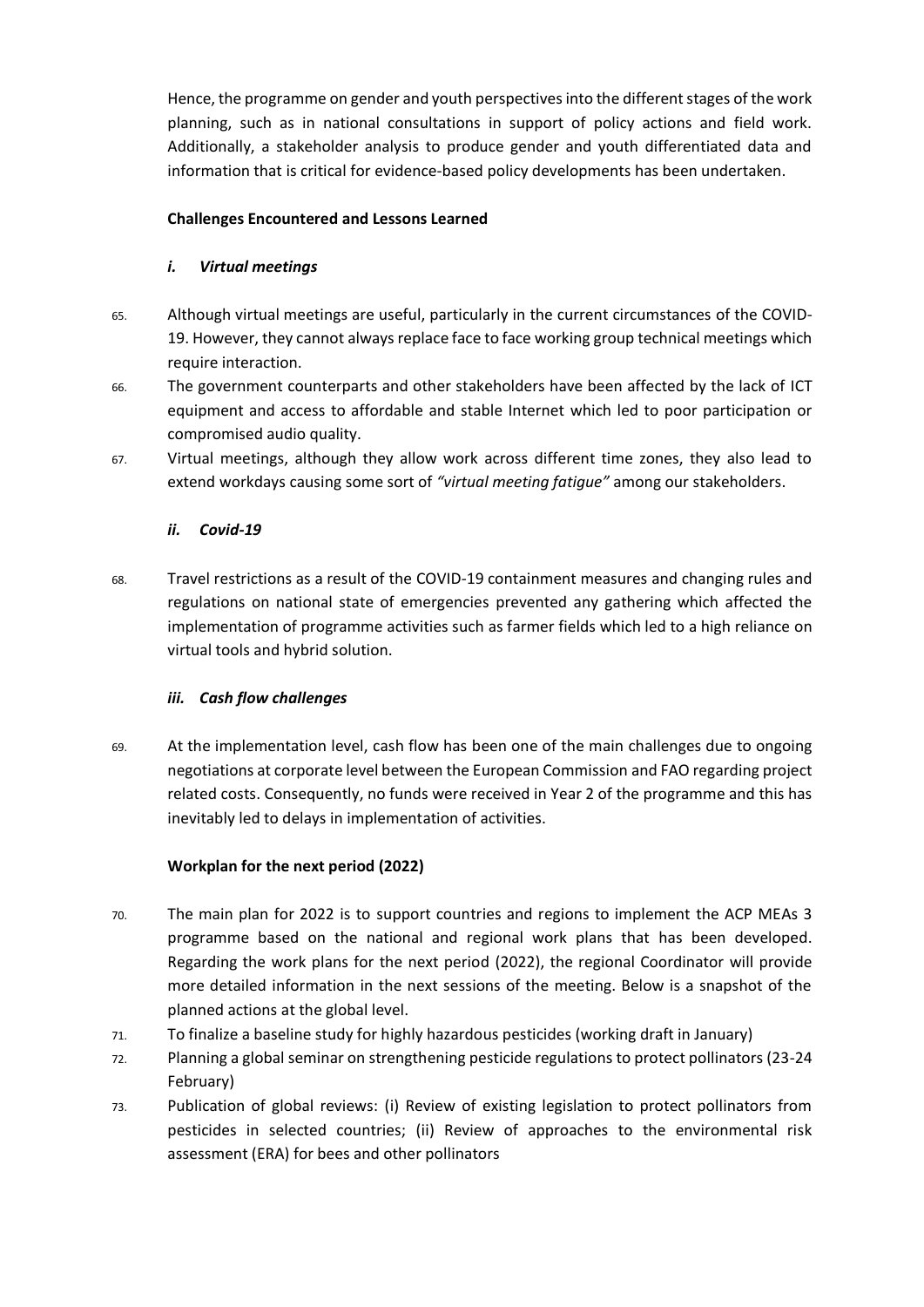74. Fifth Session of the United Nations Environment Assembly - UNEA 5.2 (28 February – 2 March): possible joint side event with OACP, EU, UNEP and FAO 15<sup>th</sup> Meeting of the COP to the CBD (25 April-8 May 2022): organize regional preparatory meetings planned in the run up to COP15, organize a side event and conduct consultation with regional partners and the CBD Secretariat / initiate drafting of cross-regional technical guidance on integrated agricultural systems for the sustainable management of biodiversity and ecosystem services (post-2020 GBF).

#### **State of Play in the Regions**

75. This session took a regional approach where the various partners and stakeholders presented their activities, indicate results achieved so far, discuss plans for future activities and indicate key changes in work plan and budget shifts for the consideration of the PSC.

### **The African Region**

76. As one of the programme's regions, five (5) partners are currently implementing the ACP MEAs 3 programme in Africa. These partners include the African Union Commission (AUC), Abidjan Convention, Nairobi Convention and FAO who presented on their key achievements and plans going forward.

### *Nairobi Convention*

### **Main areas of focus of the ACP MEAs Programme**

- 77. *Reinforcement of governance frameworks* and associated protocols of the Nairobi Convention.
- 78. *Supporting the development of regionally representative networks of Marine Protected Areas.*
- 79. *Supporting* efforts on reduction of the influx of waste entering the marine environment of the Western Indian Ocean region.
- 80. *Raise awareness on the adverse effects of marine pollution* to promote local management and conservation of coastal areas and marine ecosystem.

### **Achievement of Activities in 2021**

- 81. *Nairobi Convention Governance Frameworks and associated Protocols were reinforced*: (i) Science Policy dialogue: From March until November, a series of meetings took place where experts and governments came together to come up with a good governance framework. Furthermore, the 1985 Protocol was reviewed, updated and amended. (ii) Emerging scientific and policy issues were identified for decision making and Western Indian Ocean Sharks and Rays report (WCS) were developed. (iii) An adoption meeting of the integrated coastal zone management (ICZM) protocol is expected to happen together with the protocol concerning protected areas.
- 82. *Regionally representative networks of Marine Protected Areas were developed*: The convention launched the [WIO Marine protected areas outlook](https://www.nairobiconvention.org/nairobi-convention-projects/implementation-of-the-strategic-action-programme-for-the-protection-of-the-western-indian-ocean-from-land-based-sources-and-activities-wiosap/western-indian-ocean-marine-protected-areas-outlook/) which provides the spatial coverage of MPAs in the WIO and provided recommendations for their effective management.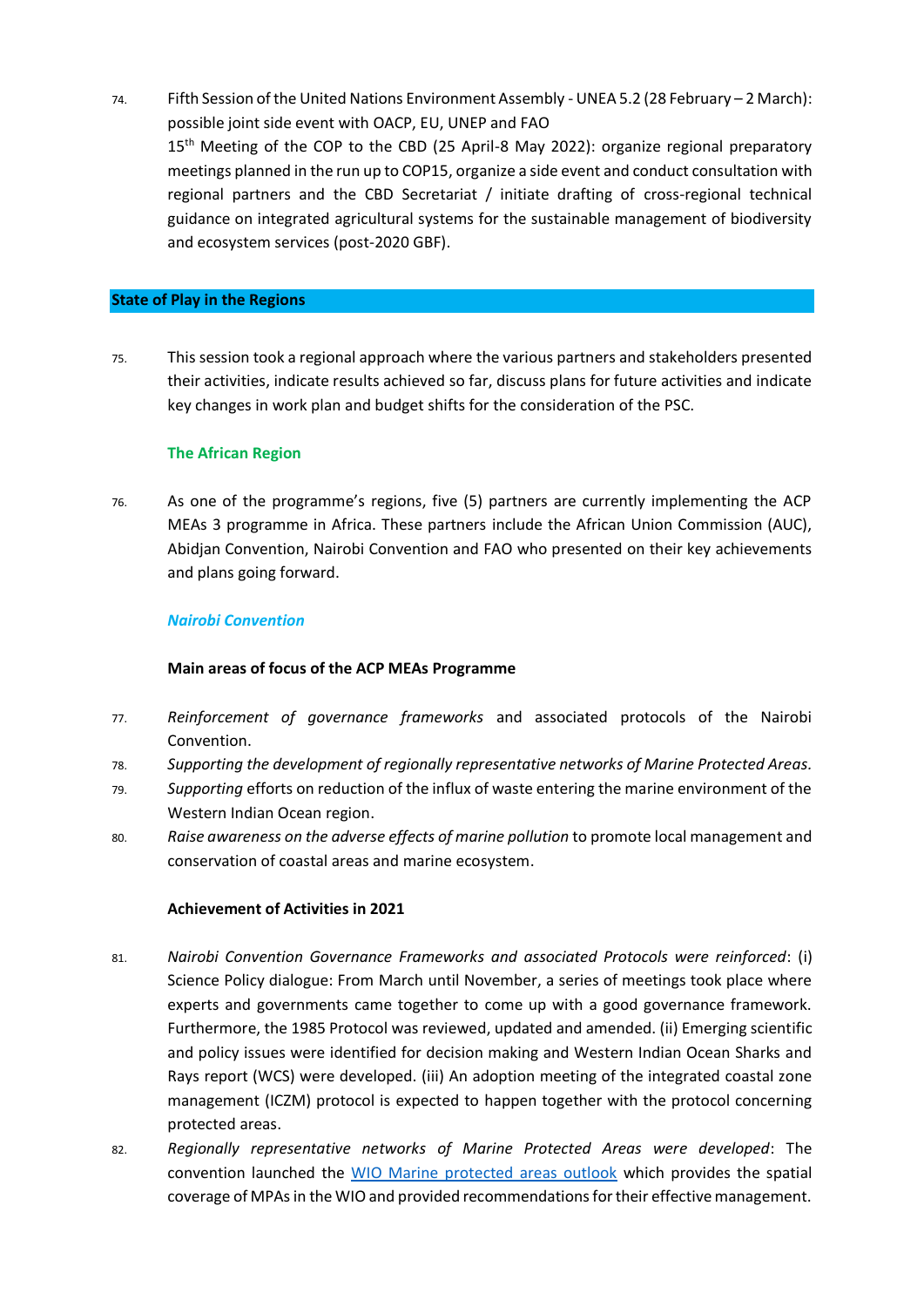The ACP MEAs 3 project will support implementation of some of the outlook's recommendations. A series of seminars for design, implementation and adaptive management of regional networks of marine protected areas (MPAs) were held in collaboration with SWaM, WIOMSA, WIOSAP, SAPPHIRE. Furthermore, the Western Indian Ocean Marine Protected Areas Network (WIOMPAN) was launched in June 2021, which is an important driver of knowledge and capacity building on the MPAs of the Western Indian Ocean

- 83. *The influx of waste entering the marine environment was reduced*: There is high volume of waste around urban areas, river discharges from larger catchments into the sea and two countries requested support of marine littering: Comoros and Tanzania. The Comoros marine litter strategy and action plan is underway and a partnership with GPA has been identified to support marine litter action plan in Tanzania.
- 84. *Awareness and Outreach*: There is a dedicated webpage to the project that is updated regularly with the latest activities and articles. Updates of the programme are also discussed at regional meetings of the Convention.

### **Impact Created**

- 85. Capacity was built on adaptive management for MPA managers for improved governance and several emerging issues and recommendations came out of Science-Policy dialogues (March 2021), Partners meeting (August 2021) and Focal Points meeting (October 2021) that informed the decisions that were adopted during [COP10.](https://www.nairobiconvention.org/nairobi-convention/who-we-are/conference-of-parties-cops/10th-conference-of-parties/)
- 86. At COP10, the priorities of ACP MEAs were recognized and the following 7 relevant decisions related to the MEAs 3 Project were made: review of the Protocol Concerning Protected Areas and Wild Fauna and Flora, Developing Ocean Governance Strategy, a Regional Action Plan to address Ocean Acidification as well as area-based Planning Tools for Sustainable Blue Economy, monitor the marine and coastal ecosystems at a regional level, develop guidelines on water quality and marine litter and continue the science-policy dialogue.

### **Gender Actions**

87. In terms of gender actions, the convention aims to mainstream gender into project activities. Gender desegregated data was compiled in the Comoros marine litter action plan development process will ensure that 50% of women were involved in each activity.

### **Lessons Learnt – Partnerships**

- 88. In terms of lessons learned, one area of importance has been at the partnerships that have been growing. For example, on building capacity of marine protected areas resource managers.
- 89. The convention has also other growing partnerships with WCS, WIOMSA, SWaM, SADC to build capacity related to various areas such as: ocean governance strategy, ocean acidification action plan, marine spatial planning, marine litter action plans.

### **Challenges Encountered**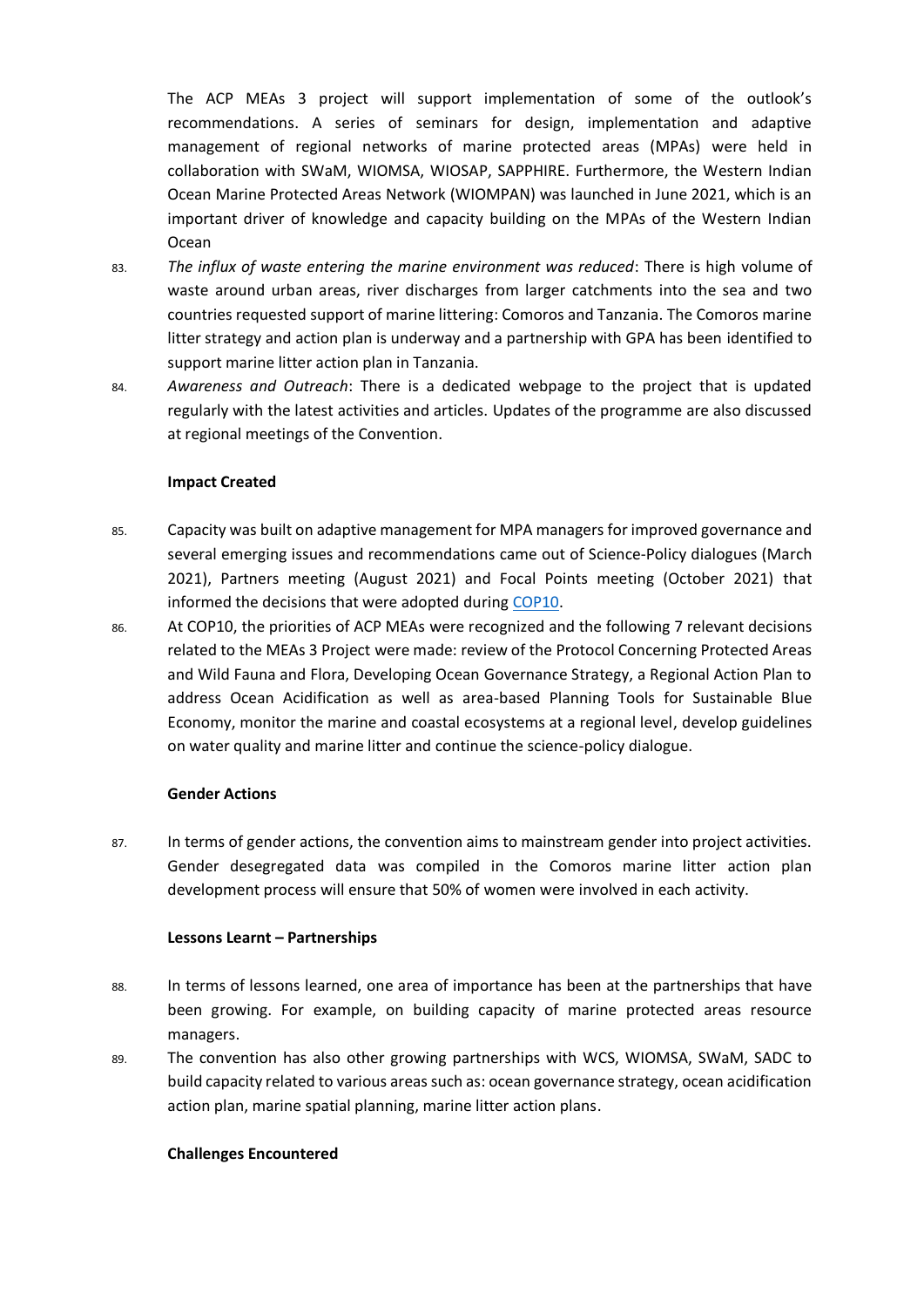90. The COVID-19 pandemic disrupted several stakeholder engagements and caused a delay and slow process of the implementation of activities and events in 2020 and 2021

### **Planned activities for 2022**

*91. Please refer to the annex 2 (PSC presentations-Nairobi Convention)*

### **Key Expectations from Project Steering Committee**

- 92. Possible no-cost extension to account for the one-year delay in 2020/2021 occasioned by COVID-19 pandemic
- 93. Promote exchange and twinning program for learning purposes and best practices including south-south cooperation for the duration of the program
- 94. Potential collaborations with other entities such as the GPA on developing national marine litter action plans
- 95. Potential funding sources to compliment NC activities e.g funding for MPAs on coral reefs in Comoros

### *Abidjan Convention*

### **Overview**

96. The Abidjan Convention suffered serious delay in the implementation of the programme for almost two years. Activities implementation started officially only in March 2021 where an ownership workshop was organized to align the activities with the new situation.

### **2021 Activities snapshot**

- 97. In March 2021, the convention officially launched the implementation of the programme activities, organized ownership workshops with experts to fine-tune the activities to the situation and adapt to the new COVID-19 situation
- 98. Organization of a workshop on MPAs and created a Working Group to develop an additional protocol and a series of 19 webinars to develop a regional action plan against plastic pollution. This led to the convention's obtaining a grant from GIZ for the campaign for a global legally binding treaty against plastic pollution.

### **Impact Created in the Region**

- 99. The creation of working groups has made it possible to mobilize all the major actors involved in the sub-region around the Abidjan Convention in areas of fight against biodiversity loss and plastic pollution.
- 100. IUCN and the PRCM have signed a funding agreement to support the efforts of the Abidjan Convention to develop an additional protocol on MPAs. The project will be presented at the PRCM forum to be held in Bissau in 2022.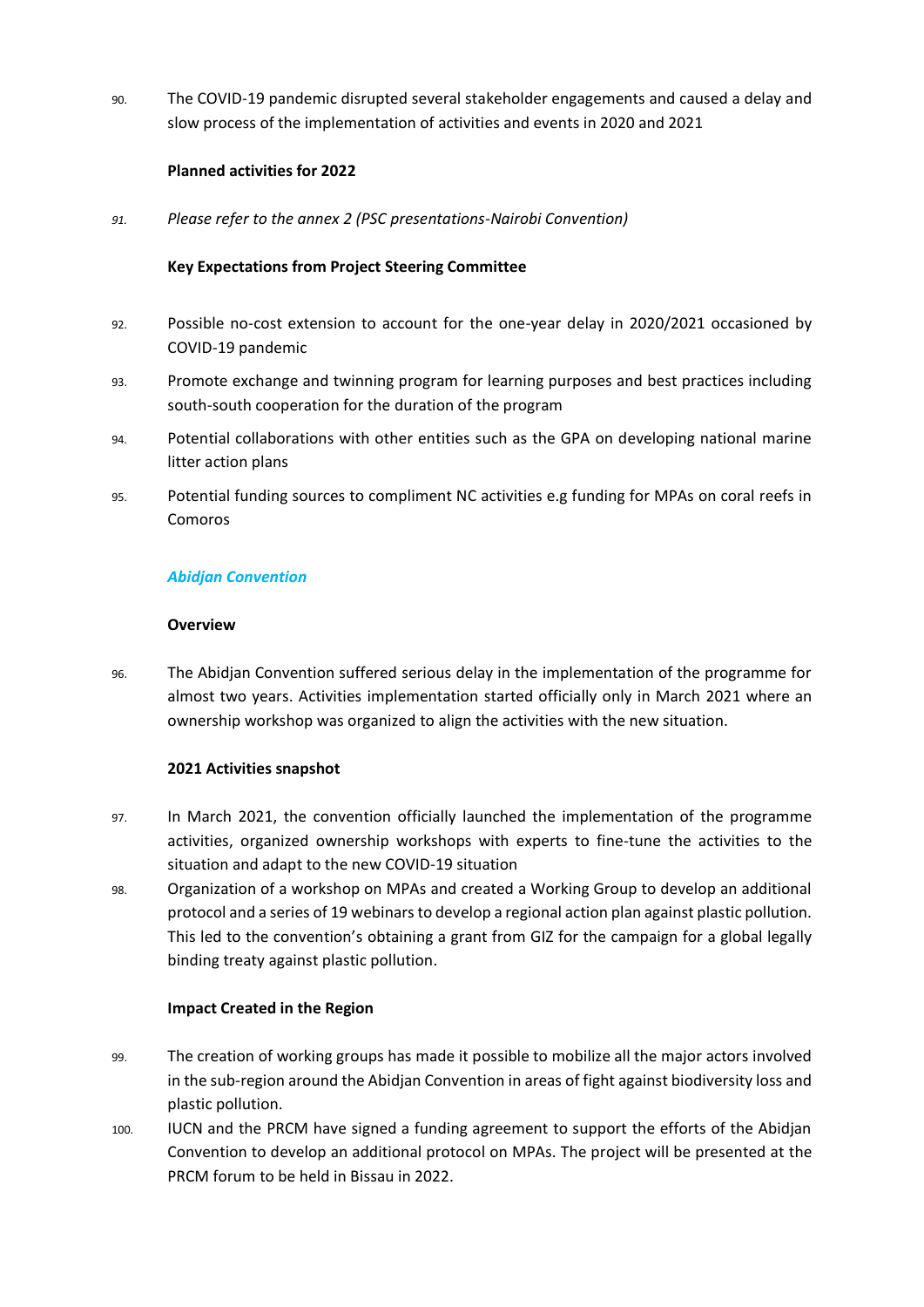- 101. A Community of Practice and a booklet for the development of a regional action plan was created
- 102. New partners and new funding were mobilized (GIZ, WWF, IUCN...) and a network of partners of the Abidjan Convention and reinforcement of its position as a major partner in ocean and coastal management was developed.

### **Lessons Learnt**

103. Discussions and partnerships with many overlapping initiatives in the sub-region made it possible to pool resources and create bridges for the rational use of resources to a certain extent. This trend must be reinforced in the years to come.

### **Gender Actions**

104. The programme ensured that participation in the activities was inclusive and gender sensitive. For example, the launch ceremony served as an example where the master of ceremonies, the general rapporteur and three out of four group chairs were women.

### **Communication Actions**

105. Various communication actions were taken, including a teaser, video to promote the ACP MEAs III programme, communication tools, a ACP MEAs III video for the 40th anniversary of the Abidjan Convention and a video for the campaign for the adoption of a global legally binding treaty against plastic pollution

### **Challenges Encountered**

- 106. The slow pace of recruitment has hindered the implementation of activities. The project assistant has still not been recruited, increasing the workload of the coordinator. The convention proposes to combine some activities to make up for the delay.
- 107. The convention proposes a revision of the budget of the coordinator and the project assistant in order to cover at least the period remaining from the initial project end date.

### **Workplan for the next period (2022)**

*108. Please refer to the annex 2 (PSC presentations-Abidjan Convention)*

### **Key Expectations from Project Steering Committee**

- 109. Correcting the difference between the initial budget and the updated budget for the staff (coordinator, assistant, staff time)
- 110. Deletion of the activities for which no budget had been allocated (2.1.2 and 2.2.6) merging some activities (2.1.3 and 2.3.3 on the legal framework on plastic pollution in the region)
- 111. Merge activities 2.1.4, 2.1.6 and 2.1.7 on ocean governance and international cooperation)
- 112. Provide for the acquisition of equipment (computers...) for the project staff (3.1)
- 113. Rebalance the budget items while maintaining the activities and expected results.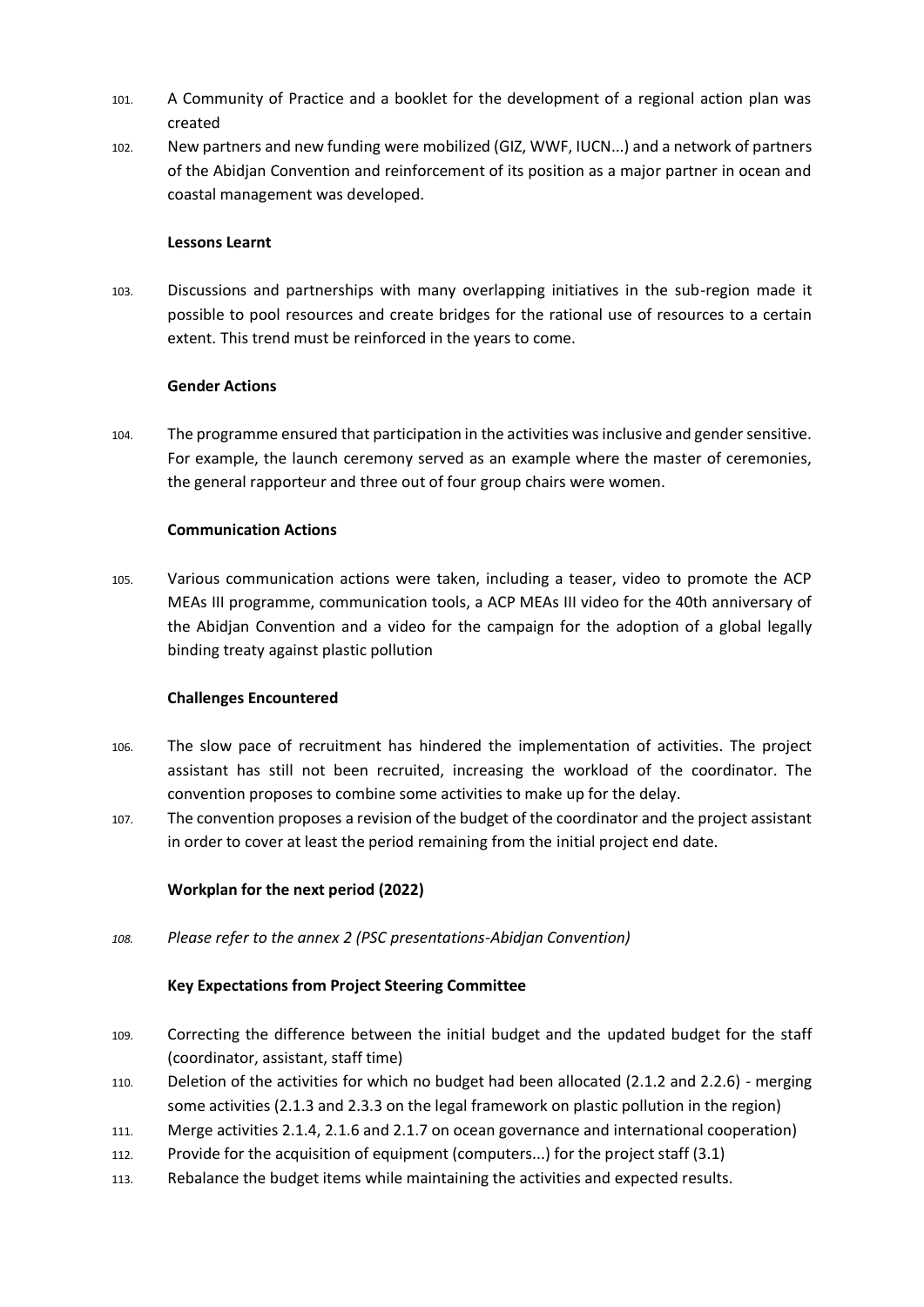- 114. Developing cooperation between the stakeholders of the programme
- 115. Support the establishment of Abidjan Convention resource center

### *African Union Commission (AUC)*

116. The representative of the AUC Hub, Dr. Harsens Nyambe was not present at meeting, hence the ACP MEAs 3 Programme Manager, Dr. Balakrishna Pisupati provided an update.

### **Achievement of Activities in 2021**

- 117. Attempt to implement program with African Union Commission but there are some delays. The partnership agreement was signed during September 2021.
- 118. UNEP supported several activities related to communication and outreach in the region during 2021. For example, Environmental journalists network collaboration resulted in several media reports and orientation to African journalists.
- 119. Working with the Africa Group of negotiators, UNEP supported regional consultations in preparation for the Post 2020 Biodiversity Framework related issues (colleagues from the Africa Regional Office joined this call). UNEP aims to continue the support the Africa Group of Negotiators
- 120. Working together with IGAD countries, including with the regional IGAD secretariat and the national focal points, UNEP supported drafting the regional strategy on biodiversity and chemicals MEAs to be tested at national level.

### **Challenges Encountered**

121. Challenges include delays in terms of signing the partnership agreement with the African Union Commission. This is mainly attributed to challenges related to planning of kickoff and inception meeting with African Union Commission and delays in responses from the Commission.

### *FAO – Presentation for African Region*

### **FAO ACP MEAs 3 main activities in Eastern, Southern and West Africa**

122. Focus of activities in Niger, Rwanda, Tanzania, Zimbabwe. There are 2 regional coordinators and 4 national coordinators. The regional scaling is carried out through East African Community (EAC), Southern African Development Community (SADC), Economic Community of West African States, African Union. This scale up countries include Burkina Faso, Burundi, Kenya, Lesotho, Malawi, Mali, Senegal, South Sudan, Uganda, Zambia.

### **Achievement of Activities in 2021**

123. In **Niger**, a national consultant was recruited to lead project activities on biodiversity and pesticide management (workplan and budget development). The multisectoral Project Technical Unit (PTU) was constituted. Inception workshop were held in April 2021 and the work plan was validated. FFS activities were planned in 5 regions of Niger in collaboration with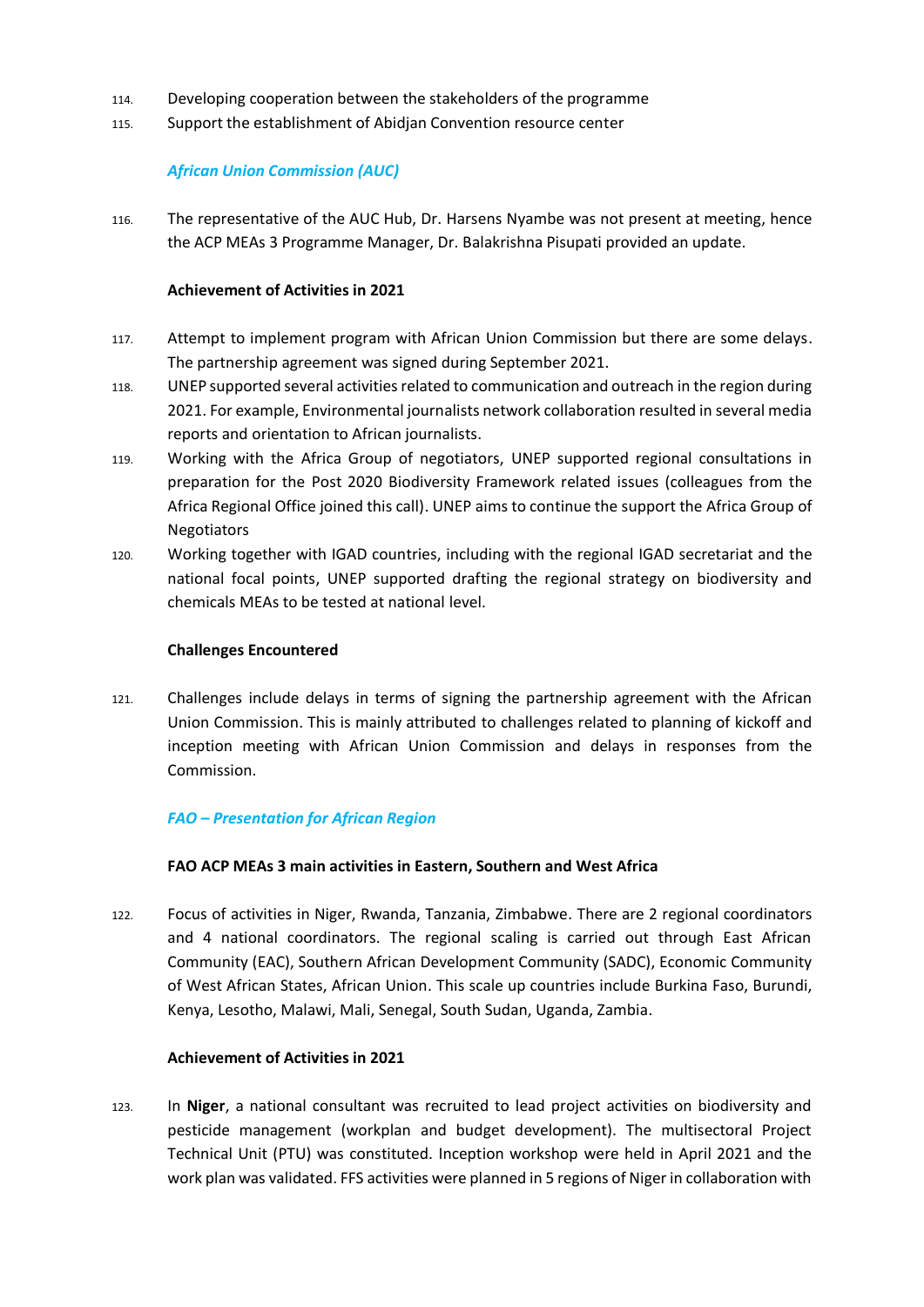the Directorate of Extension Services for Technology Transfer. Various meetings were held with institutions to define collaboration and LoAs content - 5 LoAs under signatures with:

- 124. In **Rwanda**, consultative meetings were held including with EUD to Rwanda. In February 2021 the preliminary Agrobiodiversity policy stocktaking exercise and policy gap analysis were completed. Furthermore, a multisectoral Project Technical Unit (PTU) was constituted. In May 2021 an inception workshop was held. Moreover, a national consultant was recruited to lead activities to reduce risks for HHPs while another consultant was recruited to work ongoing for season long Farmer Field School refresher training of trainers in 6 selected districts.
- 125. In Tanzania meetings with stakeholders from different sectors to introduce project in 6 districts and draft national work plan was conducted. A Multi-sectoral 15 member Project Technical Unit (PTU) was constituted and an inception workshop was held.
- 126. In **Zimbabwe**, consultation meetings were held with EUD and stakeholders from different sectors to introduce project in 6 districts and draft national work plan. Furthermore, a preliminary Agrobiodiversity policy stocktaking exercise, policy gap analysis was completed, and the baseline report drafted.
- 127. **On a regional level in East Africa**: ACP MEAs 3 was introduced to EAC Secretariat and FAO SFE and several meetings were held with the Centre for Pesticide Suicide Prevention for collaboration on finalization of the EAC regional strategy on HHPs. Furthermore, the EAC roadmap including ToR for HHP TWG was elaborated and an international consultant was recruited for drafting HHP Strategy with HHP TWG.
- 128. **On a regional level in Southern Africa**: ACP MEAs 3 was introduced to SADC Secretariat and FAO SFS, the work plan was incorporated into the SADC/FAO joint work plan including support to SADC to revise regional BSAP. A SADC Preparatory webinar was hold for CBD COP-15. The support to SAPREF for implementation of SADC Regional Guidelines on Pesticide Management is ongoing as well as the collaboration with SADC Secretariat, CPSP, University of Cape Town to support the SAPReF HHP TWG to finalize the SADC regional strategy on HHPs
- 129. **On a regional level in west Africa:** consultative meetings to define activities for scaling up of Niger's experience on agroecology in other West African countries through the National Platform of Farmers were hold. Further consultative meetings were held to define processes to support development of national policies of West African countries to facilitate agroecological transition.

### **Impact Created in the Region**

- 130. Cross-sectoral information-sharing and collaboration with civil society, public and private sector actors was fostered. Furthermore, the collaboration and leveraging support and expertise of regional institutions was strengthened. National and regional capacities for pesticide management were enhanced and awareness of risks of HHPs was increased.
- 131. Facilitation of joint action with national and regional MEAs partners (e.g. AU, EAC, SADC & proposed collaboration in Tanzania)

### **Gender Action**

132. Integrating gender perspectives at different stages of work planning and implementation of activities, including stakeholder analysis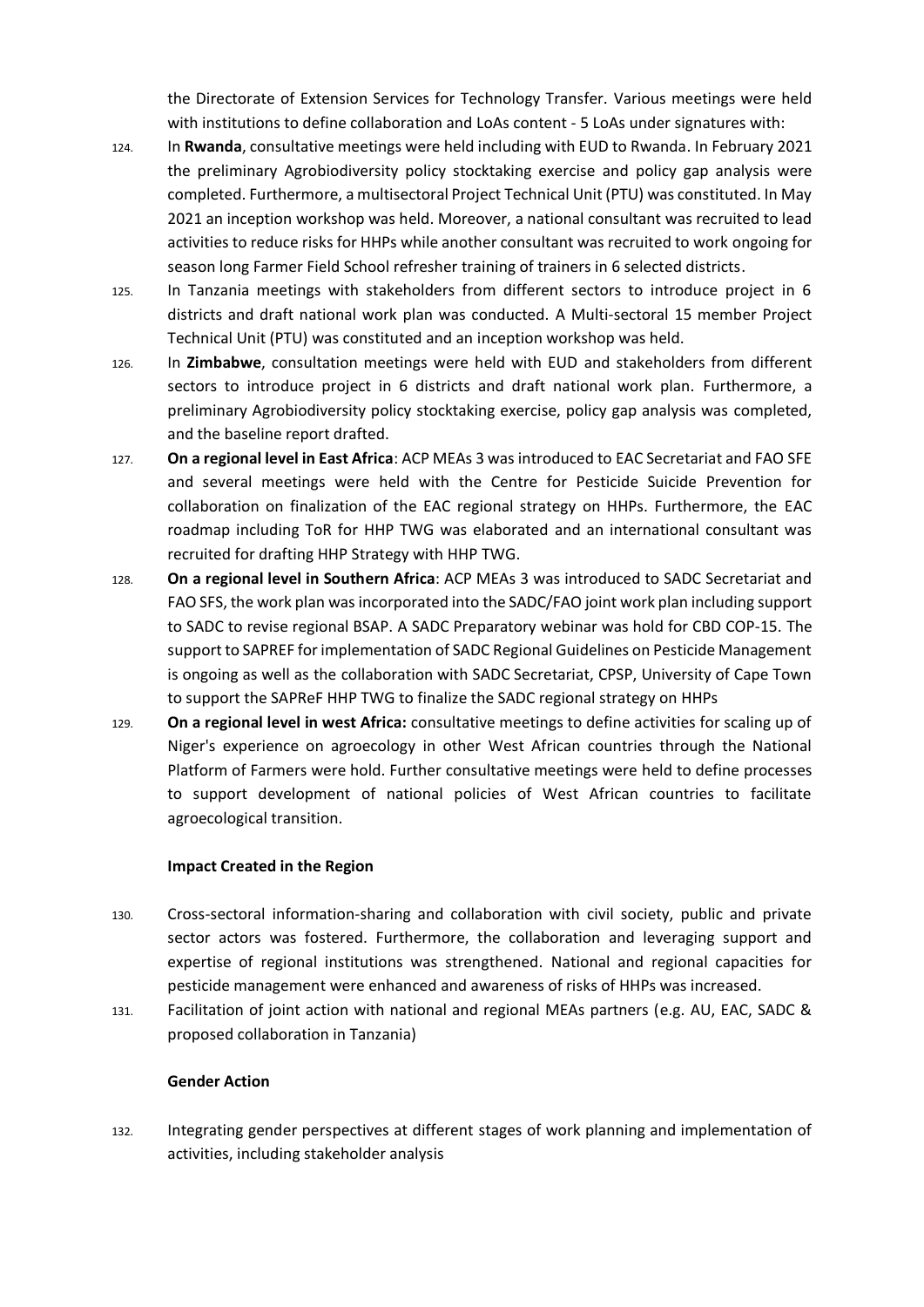- 133. Paying attention to gendered dynamics that impact on production, access to PGRFA, markets and pesticide risk reduction
- 134. Incorporating specific reference to inclusion of women and in alignment with FAO, national and regional gender policies

### **Workplan for the next period (2022)**

*135. Please refer to the annex 2 (PSC presentations-Abidjan Convention)*

### **The Caribbean Region**

136. In the Caribbean region, the ACP MEAs 3 programme is being implemented by three partners including the CARICOM Secretariat, Cartagena Convention Secretariat and FAO who presented on key achievements and their plans for the next implementation phase in 2022 focusing on the first, second and third specific objectives of the programme respectively.

### *CARICOM Secretariat*

137. Ms. Amrikha Singh, the Programme Manager, heighted that, the design and objectives of the ACP MEAs programme has a programmatic fitting into the overall strategic vision for the CARICOM, a region composed of 14 Member States. It's important to note that the Caribbean community is currently in the process of updating its regional strategic plan which envisage to prioritize the issue of environmental resilience and sustainability for region's sustainable development, where the ACP MEAs programme is contributing to the outcome of strengthening regional environmental governance through capacity building and policy dialogue on the biodiversity, chemicals and waste related conventions.

### **Snapshot of 2021 activities**

- 138. The 2021 programme activities were clustered into four strategic groups including regional coordinating mechanisms, partners engagements, synergistic engagements and internal programmatic engagements.
- 139. In regard to the regional coordination mechanisms, CARICOM Minamata Focal Points input, consultations and training and other capacity building workshops were explored, CITES Focal Points workshop and capacity assessment and bilateral meetings with Bahamas, coordinated UNEP-CARICOM CBD SBSTTA and SBI briefings.
- 140. On partnership engagement, the programme in the Caribbean engaged with the European Environment Bureau (EEB) and consultant on the review of chemicals and waste work and action plan. Engaged with FAO to explore areas of joint activities/synergies and with CITES in a workshop to created awareness on automated permitting systems (e-CITES). Also, increased communication and visibility through the virtual exhibition and CARICOM Virtual Pavilion High Level Dialogue on climate change, biodiversity loss and nature-based solution (NBS) was undertaken.
- 141. Synergetic engagement involves creating synergies between the ACP MEAs 3 programme with GEF ISLANDS, conducting validation workshop and regional inception meeting. Held global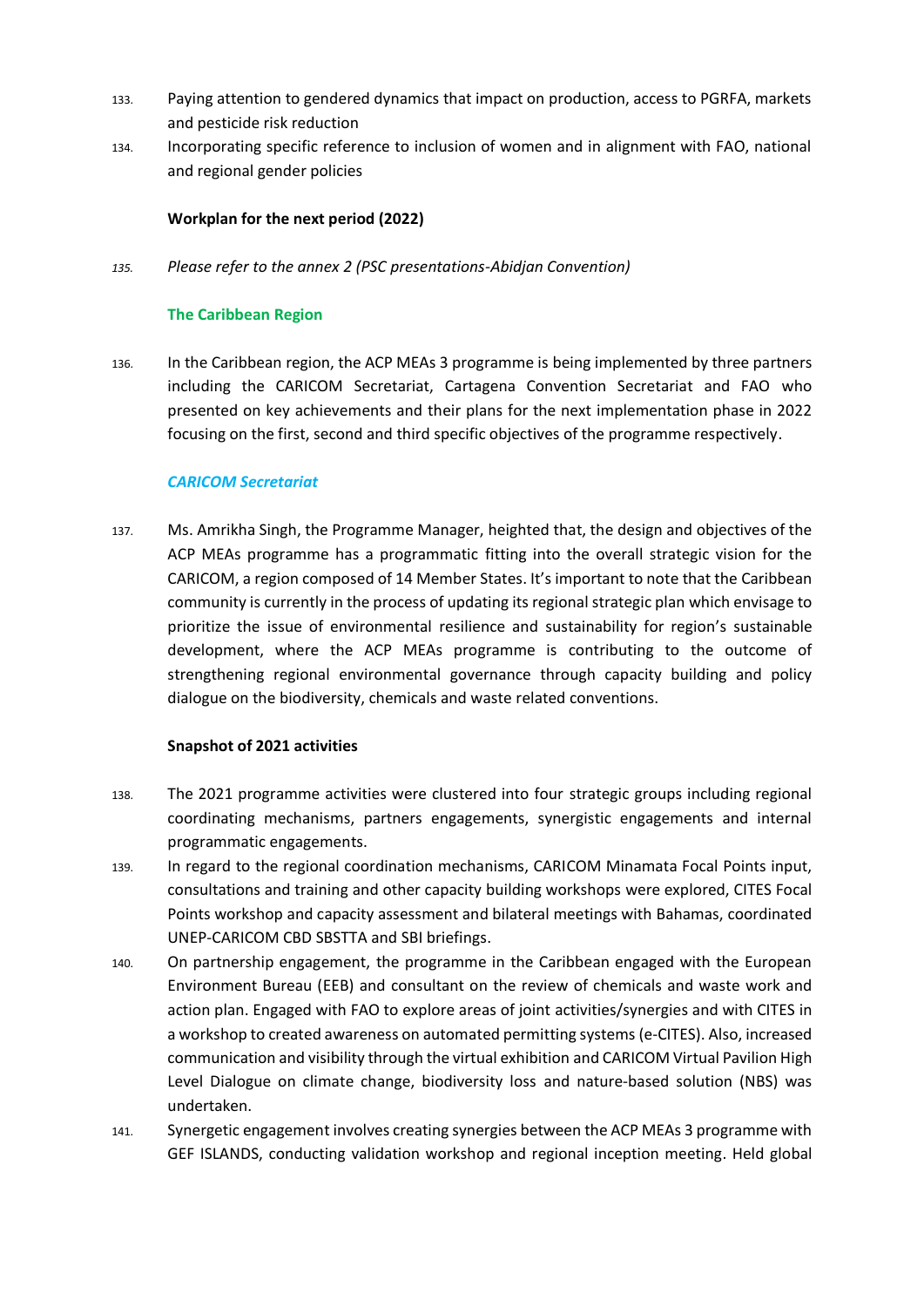youth biodiversity (GYBN)voices for biodiversity intergenerational dialogues and supporting Minamata convention amendment in partnership with the Clean Lighting Coalition (CLiC).

142. In terms of internal programmatic engagement, the ACP MEAs 3 programme has been recognized and institutionalized into the structure of CARICOM by first understanding the change management processes, as well as the development of CARICOM's 2020 to 2030 Strategic plan. Undertaking follow up initiatives with Member States for the introduction of DaRT programme and have also introduced internship program where two interns received training on the recently held Minamata Convention training under the mercury added products and climate change and help support program.

### **Impact Created in the Region**

- 143. Technical assistance provided to Parties to implement Articles 3, 4, 10 and 11 of the Minamata Convention on interim storage and disposal of waste in mercury-added products (MAPs) through building capacity of regional/sub-regional authorities including Minamata Convention National Focal Points, Basel Convention Competent Authorities, Solid Waste Management Authorities, large scale generators of waste, hazardous waste haulers and government and private agencies on the environmentally sound management (ESM) of waste MAPs.
- 144. Environmentally sound management-mercury added products training workshop, where both the pre and post assessment indicated an overall participants improvement in knowledge of the material over the course of the training session for each of the modules suggesting that the training program was very beneficial, and the technical capacity was built at the national level.
- 145. In terms of the utility of the training and its direct application by participants in their organisations, it was noted that there was an overwhelming indication that most of them intend to apply the training content and tools to their work place, and this serves as an opportunity for the development of future national capacity building opportunities.

### **Lessons Learnt**

### *i. Chemicals and Waste Activities*

- 146. Future training programmes should be maximum 2.5 hours; sessions held on consecutive days; simultaneous translation in Spanish, if possible
- 147. There are current very few centralised interim storage hazardous waste facilities in the region and no facilities recommended for upgrades based on the baseline assessment.
- 148. Identification of suitable centralised interim storage facilities within the next 1-2 years possible newly identified locations for infrastructural upgrades
- 149. Follow up training programme to revisit environmentally sound disposal practices as there are likely to be new stakeholders involved in these activities
- 150. Health, safety and environment still remains as an area of operations which typically does not receive the due attention and consideration in the region. Access to regular training, possibly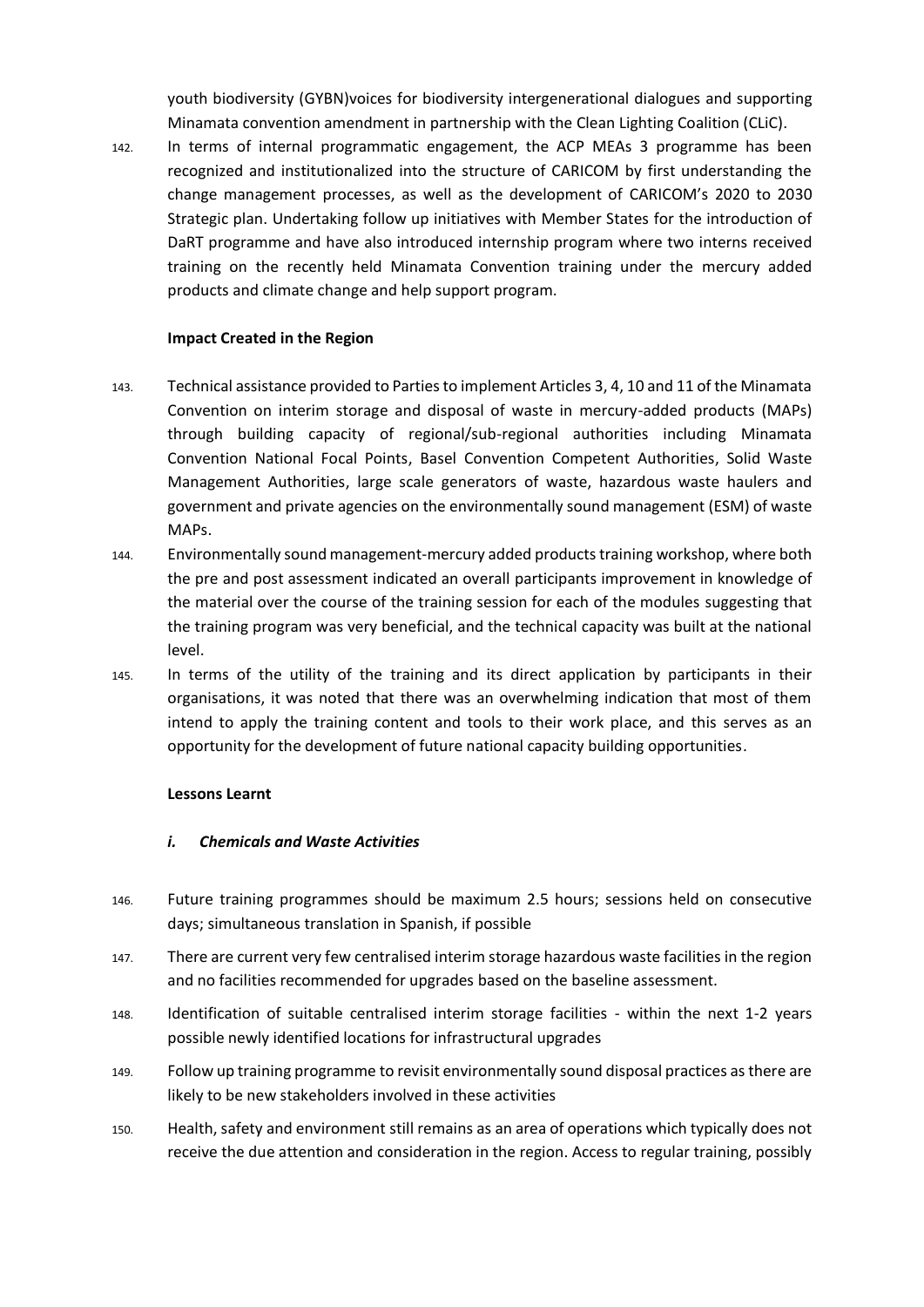delivered as a webinar or video series, is recommended for the relevant workers and management

151. Pilot projects on the development of strategic action plans to target countries at different stages of mercury wastes management (high vs low) to develop their national action plan.

### *ii. Caribbean CITES MAs Capacity Assessment*

- 152. Knowledge building about the CITES Convention's legal framework and procedural mechanisms
- 153. Feasibility study conducted for piloting of an electronic CITES certification system.
- 154. Level of interest in developing e-CITES tool

### **Challenges Encountered**

- 155. Budget limitations to implement e-CITES tool under the CITES Convention
- 156. Rescheduling of activities and delays
- 157. Impacts of the novel coronavirus the restricted movement and conduct of face to face training workshops

### **Key Expectations from Project Steering Committee**

- 158. Considerations of COVID-19 poses to all aspects of successful project implementation in regard to the availability of technical experts, changes in the baseline and implementation timelines
- 159. Endorse the need for restructuring of the results framework, redesign and reallocation of resources within approved budgets
- 160. Promote inter-regional coordinating meetings of UNEP, CARICOM and FAO Hubs for the ACP MEAs 3 programme

### *Cartagena Convention on the Implementation of Specific Objective Two (SO2)*

- 161. The activities of the UNEP Cartagena Convention Secretariat are being executed under Component 2 of the overall project which focuses on better management of coasts and oceans and effective implementation of the related Regional Seas Conventions. This Component will be achieved through the following 4 outputs.
- 162. Expected outputs under the Cartagena Convention are the following: 2.1: Strengthened Governance Frameworks for Regional Seas Conventions and associated protocols, 2.2: Development of regionally representative networks of Marine Protected Areas, 2.3: Measures for reducing the influx of waste and 2.4: Document best practices and lessons learnt in marine litter management at community level.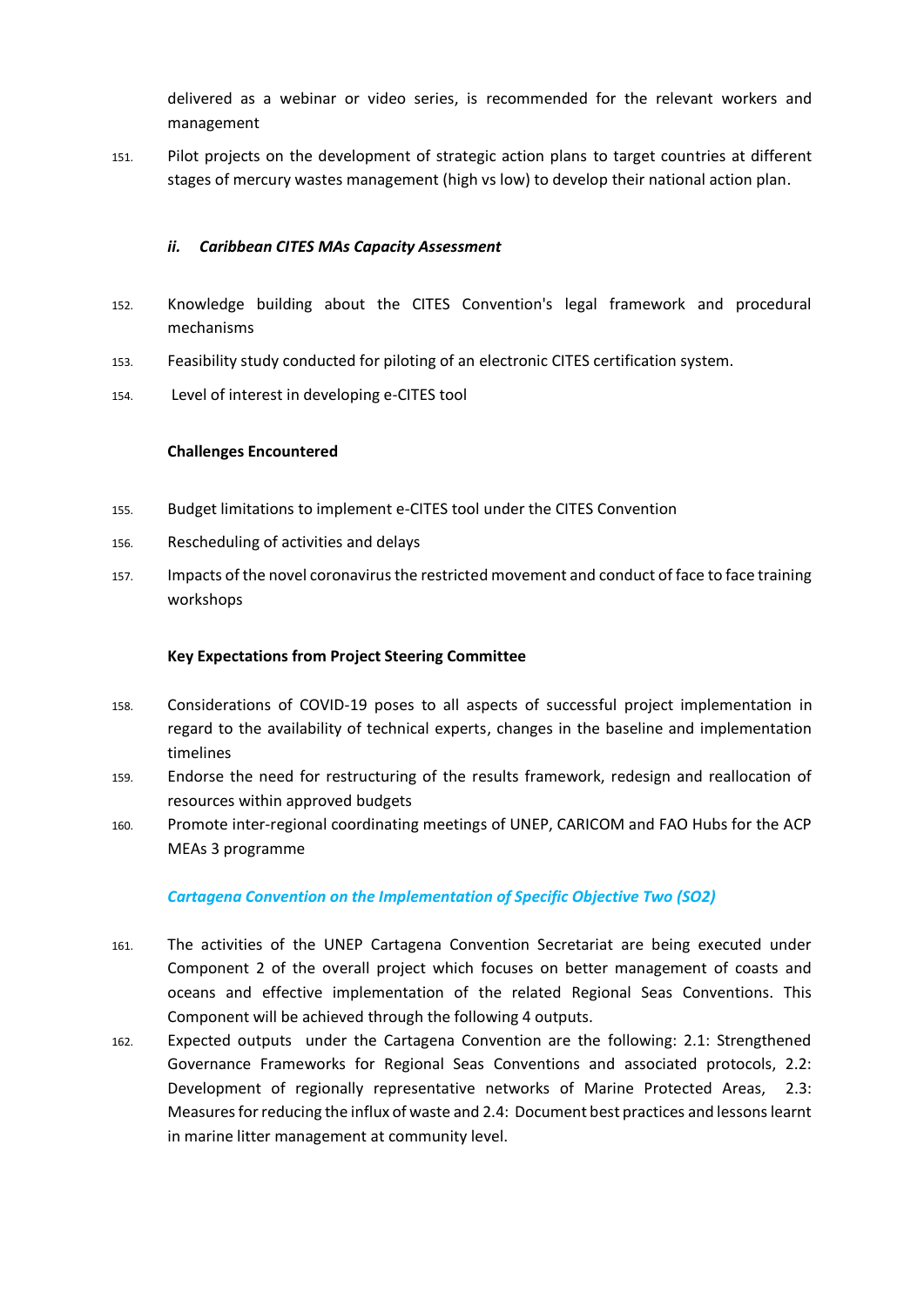### **2021 – Activity Snapshot**

- 163. From 2nd 4th February 2021, the Secretariat hosted an online training for focal points on basic principles of negotiations and environmental diplomacy in collaboration with the UNEP Law Division; The 5th Scientific and Technical Advisory Committee (STAC) Meeting of the Cartagena Convention's LBS Protocol successfully convened virtually from 15th – 17th March 2019.
- 164. The 9th STAC of the SPAW Protocol was successfully held virtually on 17th 19th March 2021 (session 1) and 14th and 15th April 2021 (session 2).
- 165. Progress made in ratification discussions by many Governments including preparation of submissions by the Governments of Suriname for ratification of the Cartagena Convention and its Protocols, by Saint Kitts Nevis for the ratification of the LBS and SPAW Protocols and ratification of the SPAW Protocol by the Government of Nicaragua in May 2021.
- 166. Development of a paper on sustainable blue economy that was presented to the 16th COP.
- 167. Update of the 2020-2030 Draft Caribbean Environment Programme Regional Strategy for the Protection and Development of the Marine Environment of the Wider Caribbean and decision to establish a working group to finalize the document (16th COP Decision IV.1).
- 168. Discussions held with officials of the Dominican Republic and process begun to assist with the country's implementation of the International Convention for the Prevention of Pollution from Ships (MARPOL) through hiring of a national consultant.
- 169. Selection of consultant to produce a video highlighting the impacts and work of the Secretariat and the benefits of ratification of the Cartagena Convention, its Protocols and related MEAs.
- 170. Completed publications on: An Evaluation of Connectivity Between the SPAW-Listed Protected Areas to Guide the Development of a Functional Ecological Network of Protected Areas in the Wider Caribbean; The Assessment of the Impact and Effectiveness of the Caribbean Marine Protected Area Network and Forum (CaMPAM) report;
- 171. Development of the Strategic Directions and Network Development Plan for the Caribbean Marine Protected Area Network and Forum report; Protected Areas Management Effectiveness (PAME) of SPAW Sites: Survey Report; How to conduct Protected Areas Management Effectiveness Assessment.
- 172. Graphic design of the SPAW Protected Areas of the Wider Caribbean booklet being finalized.
- 173. Update of the Caribbean Marine Protected Area Network and Forum (CaMPAM) database.
- 174. The Regional Nutrients Pollution Reduction Strategy was adopted by the 5th COP to the LBS Protocol and subsequently by the 16th COP to the Cartagena Convention in July 2021.
- 175. In anticipation of the commencement of activities in late 2021, discussions and preparatory work have commenced to identify Contracting Parties in which community-based interventions for wastewater management and plastics reduction can be implemented.
- 176. Discussions were held with Suriname and Guyana on the continuation of ecosystem-based management activities initiated under the UNDP GEF CLME+ Project.
- 177. Discussions were held with the Global Water Partnership-Caribbean to support communitybased projects on wastewater reuse.
- 178. Agreement by the Gulf and Caribbean Fisheries Institute (GCFI) to manage community-based projects on solid waste and marine litter.
- 179. Finalized Compendium of Case Studies on Solid Waste Management.
- 180. Development of new knowledge management materials on solid waste, plastics and microplastics.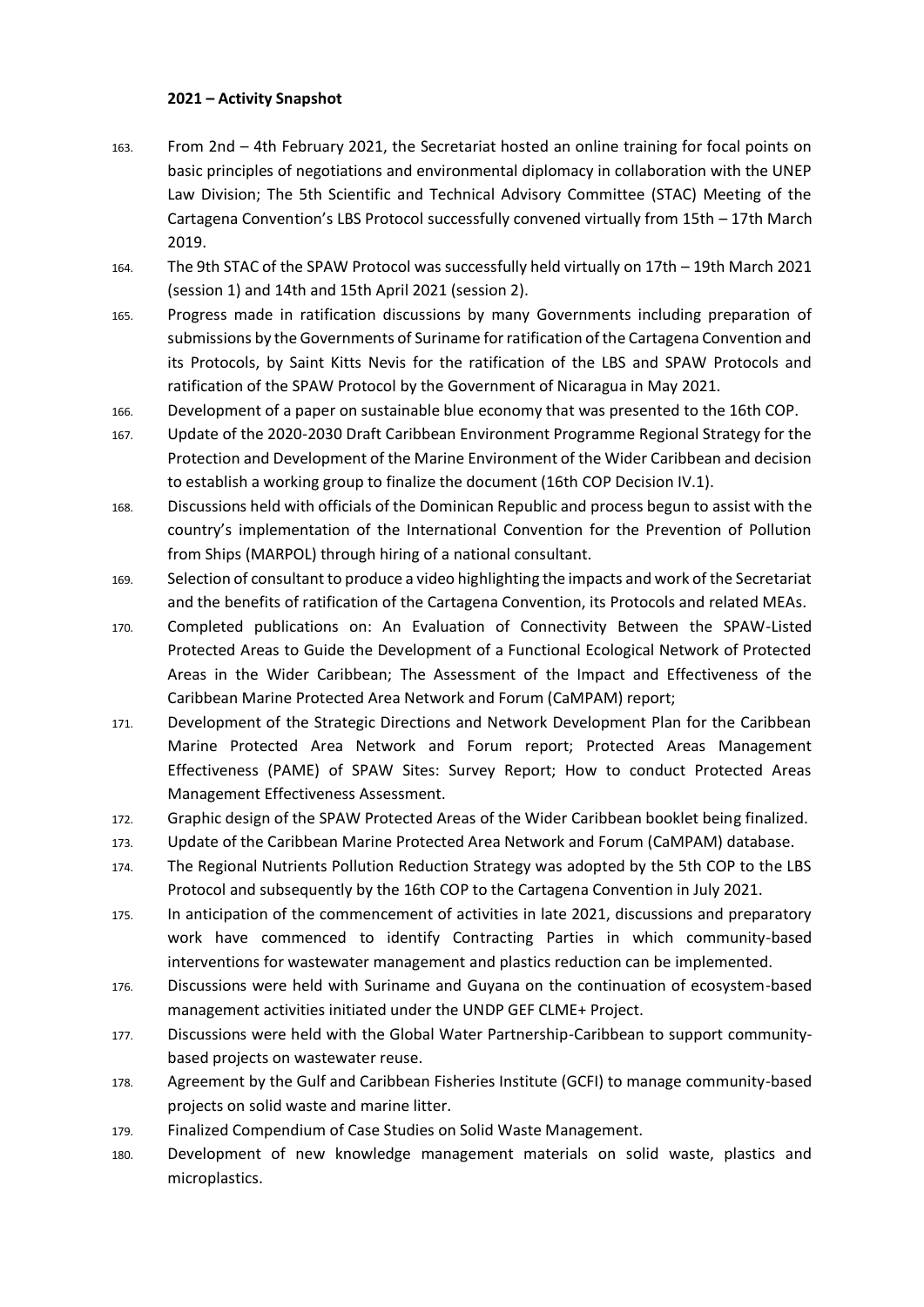- 181. Research and compilation of updated information on the status of bans on single-use plastics and Styrofoam across the Wider Caribbean.
- 182. Development of knowledge management products through a graphic artist consultancy cofinanced by the GEF IWEco Project.
- 183. Development and update of a project page on the Secretariat's website

### **Impact Created in the Region**

- 184. Adoption of a new nutrient reduction pollution strategy for the region and a priority focus on particularly plastics. Significant collaboration with the Caribbean Tourism Organization to come up with a compendium of best practices, number of national and regional webinars on dealing with plastics as well.
- 185. Strengthened collaboration with the global program of action and increased the number of new knowledge management products.
- 186. Ratification of the Marine Biodiversity/SPAW Protocol by the Government of Nicaragua.
- 187. Cabinet Submissions for ratification of our Pollution Protocol prepared by Suriname and St. Kitts and Nevis.
- 188. MPA Managers in the Wider Caribbean in collaboration with other MPA Networks e.g. BIOPAMA, CAMPAM, MPA Connect.
- 189. Increased awareness of the importance of protecting the region's marine and coastal ecosystems.
- 190. Enhanced coordination and communication with Regional Partners, CBD Secretariat and other Regional Seas Conventions.
- 191. Integration though joint meetings of our marine pollution & marine biodiversity protocols expert and decision-making levels.

### **Lessons Learnt**

- 192. In terms of some of the lessons learnt, the whole aspect of integration across the four thematic areas has been highlighted as very critical for the Convention to continue to be successful in terms of the impacts.
- 193. Need for more South-South Exchanges e.g. Pacific Roundtable.
- 194. Virtual meetings can promote greater participation, inclusiveness and transboundary cooperation.
- 195. Identification of strategic partnerships early in the process provide opportunities for cofinancing e.g. GEF Projects. While this has delayed implementation, it will result in greater impact on the ground.
- 196. Catalyzed several of our 2021 COP 16 Decisions: Governance, MPAs, Pollution.

### **Gender Actions**

- 197. Gender sensitive language used during meetings, social media, and in general public awareness activities.
- 198. Selection of consultants took into consideration gender representation.
- 199. Gender reflected in Regional Strategies and Plans.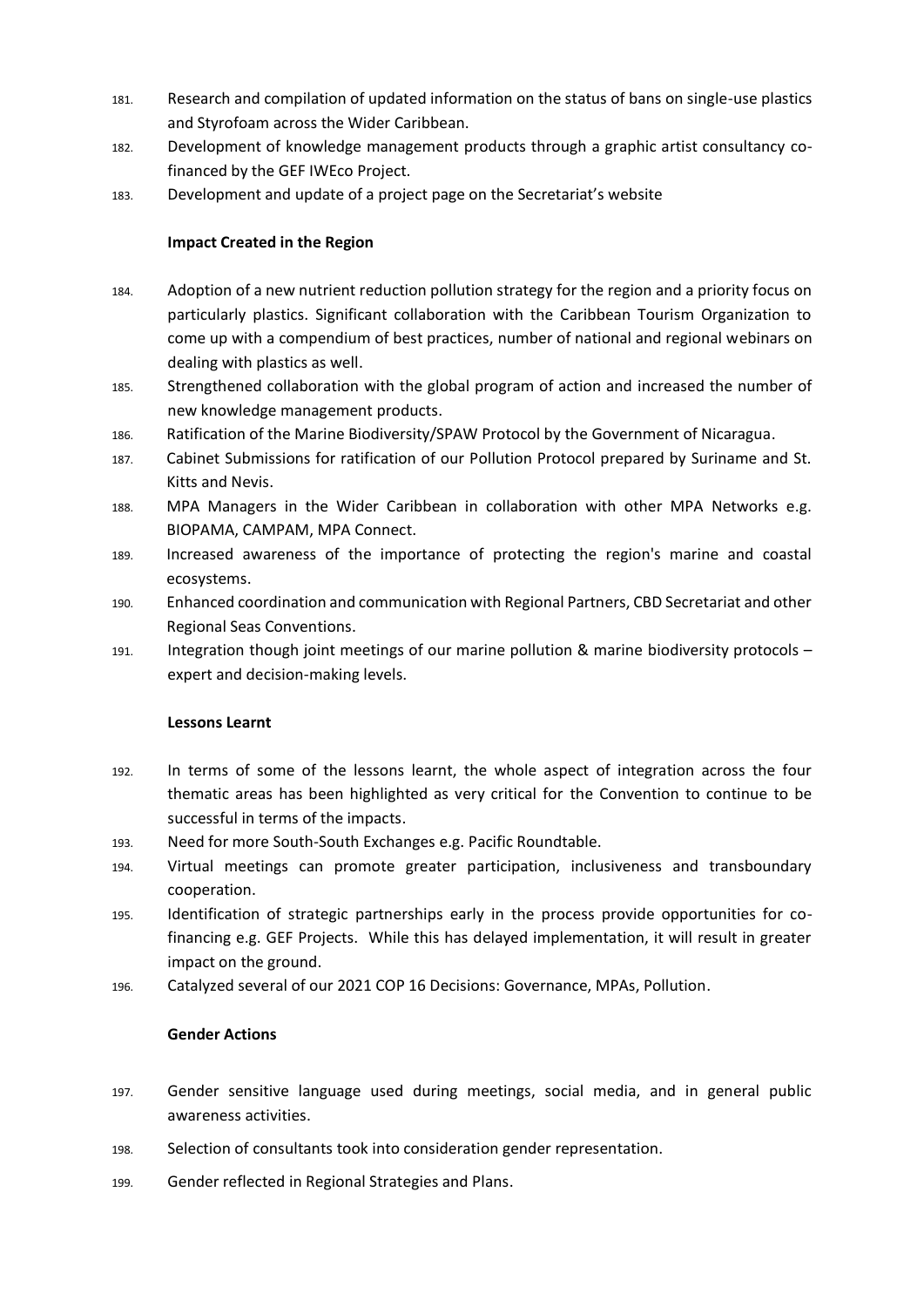### **Challenges Encountered**

- 200. Due to the pandemic, stakeholders priorities changed and decreasing national engagement in face to face training workshops
- 201. Recruitment of Consultants faced with delays in administrative processes affecting the programme
- 202. The issue of virtual meetings presents significant challenges as evident in internet connectivity issues, platform access, language interpretation and associated costs.

### **Work plan for the next period (2022)**

*203. Refer to annex 2 (PSC presentation-Cartagena)*

### **Key Expectations from Project Steering Committee**

- 204. Consideration for a greater flexibility in conditions for disbursement of funds
- 205. Simplified reporting format for easy reporting of activities
- 206. Greater flexibility in reallocation of funds especially for travel that has been difficult to forecast
- 207. Additional preparation time needed especially given COVID 19 No Cost Extension would be needed
- 208. Increased focus on South-South cooperation and sharing of experiences especially among Regional Seas

### *FAO in the Caribbean*

### **Focus and Scale-Out Countries**

209. In the Caribbean region, FAO's focus under the ACP MEAs 3 programme is on one country St. Lucia. However, other countries that are Members of the Organization of Eastern Caribbean States including Antigua and Barbuda, Dominica, Grenada, St. Kitts and Nevis, St. Vincent and the Grenadines have been identified to scale out the programme.

### **2021 – Activity Snapshot**

210. Although there had been a challenge in the implementation of the programme activities in the region in general and Saint Lucia in particular, FAO has managed to successfully complete an inception phase where a series of virtual national inception workshops with various stakeholders in Saint Lucia and in the Caribbean were held resulting in finalizing the work plan which was endorsed by the Government of Saint Lucia and a cooperative programme agreement was signed with FAO.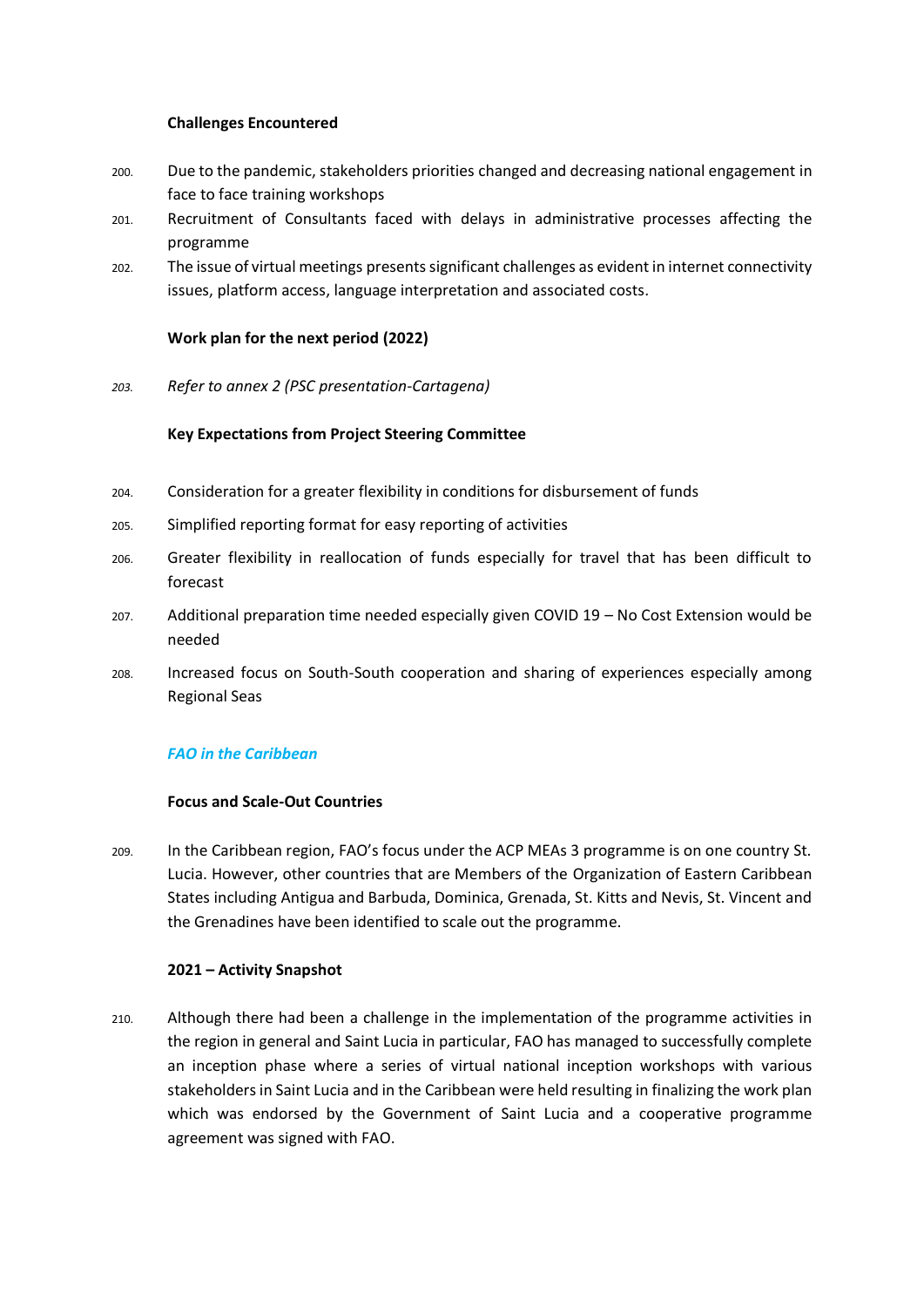- 211. National multisectoral projects steering committee was formed and one meeting was held in the reporting period and the second meeting was held just last month, and the plan is for regular meetings of the steering committee to be held on a quarterly basis.
- 212. Virtual meetings with the EU delegation in the Eastern Caribbean and the representative will be participating as an observer on subsequent steering committee meetings.
- 213. In St. Lucia, there are four focal areas for the ACP MEAs 3 programme including: (i) **forestry** where a letter of agreement with the Forestry Department in Saint Lucia has been negotiated for a community-based reforestation of riverbanks and important watersheds to enhance riverine ecosystems management. (ii) the enhancement of the **cocoa sector** in Saint Lucia and the establishment of good practices and lessons learned that could be shared with other Eastern Caribbean countries, where compiling of national data for a gender sensitive value chain assessment of the cocoa sector and development of an operational strategy for delivering capacity building to stakeholders in the sector to improve the sustainability both environmentally and economically of the sector. (iii) **agrobiodiversity** to focus on plant genetic resources for food and agriculture and national consultant is being recruited to carry out a baseline assessment for developing a national strategy for the management of plant genetic resources for Food and Agriculture. (iv) **pesticides management and control** where discussions with the Agricultural Extension Unit for the delivery of a series of farmer field schools to improve farmers who are responsible for the management of pesticides and to facilitate the adoption of ecosystem based and ecosystem friendly approaches to climate resilient agriculture have been initiated.

### **Impact Created in the Region**

- 214. In terms of the impacts that have been created in the region as a result of the programme has been an excellent means of fostering cross sectoral information sharing and collaboration via the inception workshops and meetings of the national Project Steering Committee.
- 215. The programme has done a lot to raise awareness of threats to ecosystems and sustainable production via presentations and working groups for regional pesticides regulators. One of these relates to the sound management and control of highly hazardous pesticides and their potential impacts on both ecosystems and trade in the region.
- 216. The has also been an excellent opportunity to leverage the support and expertise of regional institutions such as with the Caribbean Agricultural Research and Development Institute on PGRFA, Cocoa Research Institute for cocoa sector enhancement and the coordinating Group of Pesticides Control Boards in the Caribbean.
- 217. Developed joint actions with regional ACP MEAs partners and in 2022, FAO and CARICOM will deliver a series of regional webinars on the post 2020 biodiversity framework.

### **Gender Actions**

- 218. In relation to gender actions a specific effort was made during the inception phased by including women in agriculture groups in national consultations. For example, representatives of the Saint Lucia branch of the rural network of women producers of the Caribbean project Steering Committee includes 50% female representation.
- 219. Activities have been designed with gender imperatives in mind.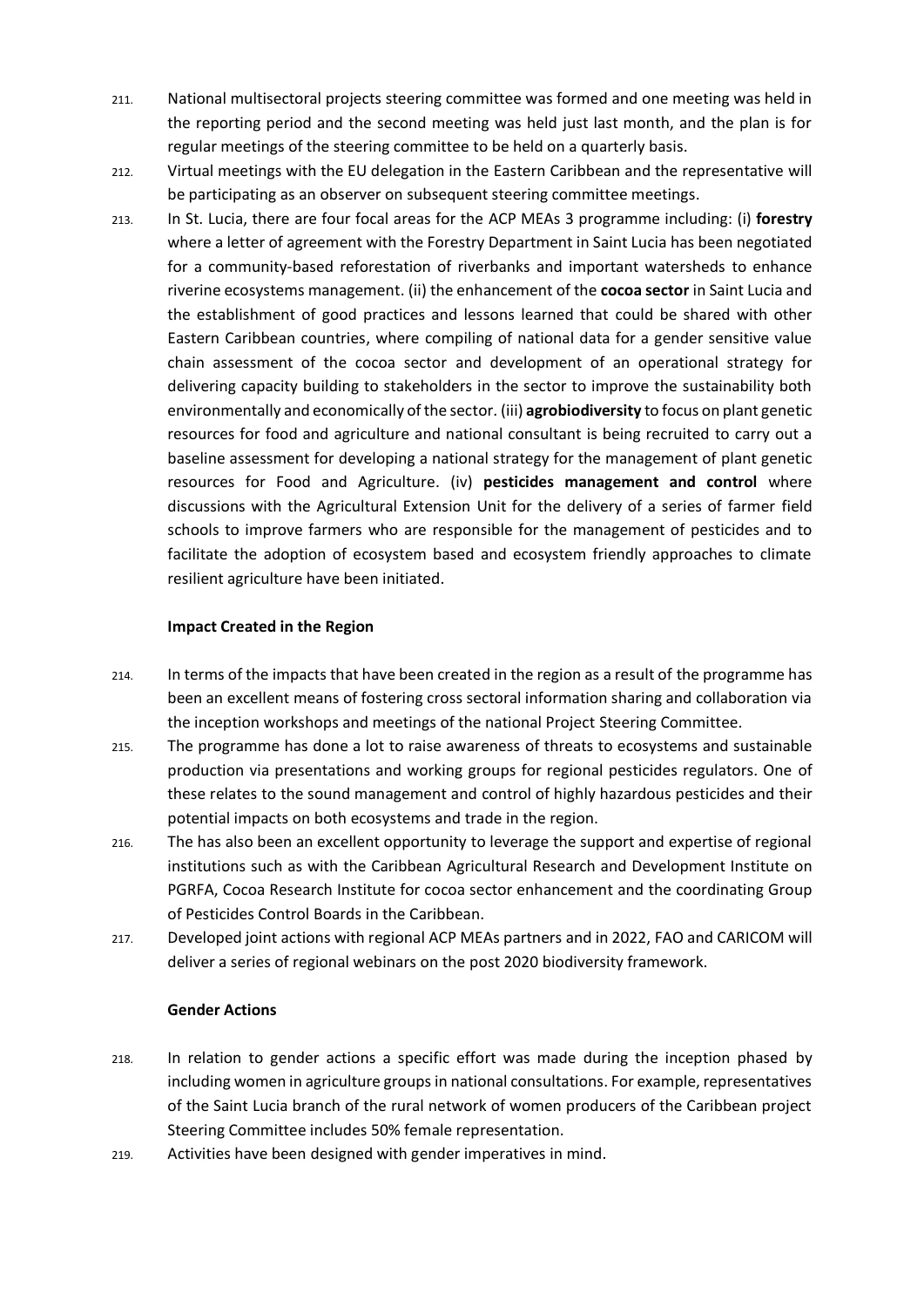220. Incorporation of specific reference for inclusion of women farmers and producers in agreements with government agents to ensure that gender representation and gender inclusion in the partnership activities that they deliver.

### **Workplan for the next period (2022)**

- 221. *Forestry:* Training for forestry officers in participatory methods for forest management and community-based revegetation of riverbanks
- 222. *Cocoa:* Completion of value chain assessment and upgrading strategy for the cocoa sector and liaison with Government to identify training priorities for producers and processors
- 223. *Agrobiodiversity:* Submission of Saint Lucia's 3rd PGRFA country report and development of a draft national PGRFA conservation and management strategy and action plan
- 224. *Pesticides:* Letter of Agreement signed with Ministry of Agriculture and delivery of a series of Farmer Field Schools focused on climate-resilient ecosystem-based approaches to agriculture
- 225. *Regional:* Joint webinars with CARICOM Secretariat on the post-2020 biodiversity framework
- 226. *Communications:* Baseline video interviews with stakeholders, project overview video

### **The Pacific Region**

### *The Secretariat for the Pacific Regional Environment Programme (SPREP)*

#### **Overview**

- 227. SPREP is a treaty-based organization consisting of 26 Member countries aiming to promote cooperation in the Pacific islands region and to provide assistance to protect and improve the environment for present and future generations
- 228. SPREP Strategic Key Priorities between 2017 and 2026 include: climate change resilience, island and ocean ecosystem, waste management and pollution, environmental monitoring and governance and oceans as a cross cutting issue.

### **Snapshot of 2021 activities**

229. *Refer to Annex 2 (PSC presentations-SPREP)*

### **Impact created in the Region**

- 230. Systematic/structured management and coordination of the Noumea Convention within SPREP, Partners and Parties
- 231. Effective engagement of Pacific technical officials in the SBSTTA-24, SBI-3 meetings.
- 232. Areas Beyond National Jurisdiction (ABNJ) and Marine Biodiversity of Areas Beyond National Jurisdiction (BBNJ) contributions to EIA/SEA, MGR, ABMT, capacity building
- 233. Legislative review and consultancy: Vanuatu CITES legislation, Samoa draft CITES Bill, Kiribati Environment Management Act review, Cook Islands Environment Management Act review
- 234. Pacific Learning Partnership Environmental Social Safeguards to assist capacity building
- 235. Strengthening and development of Environmental Assessment and Planning Guidelines
- 236. Pacific Network of Environment Assessment (PNEA)
- 237. Regional Webinar on Soil Biodiversity session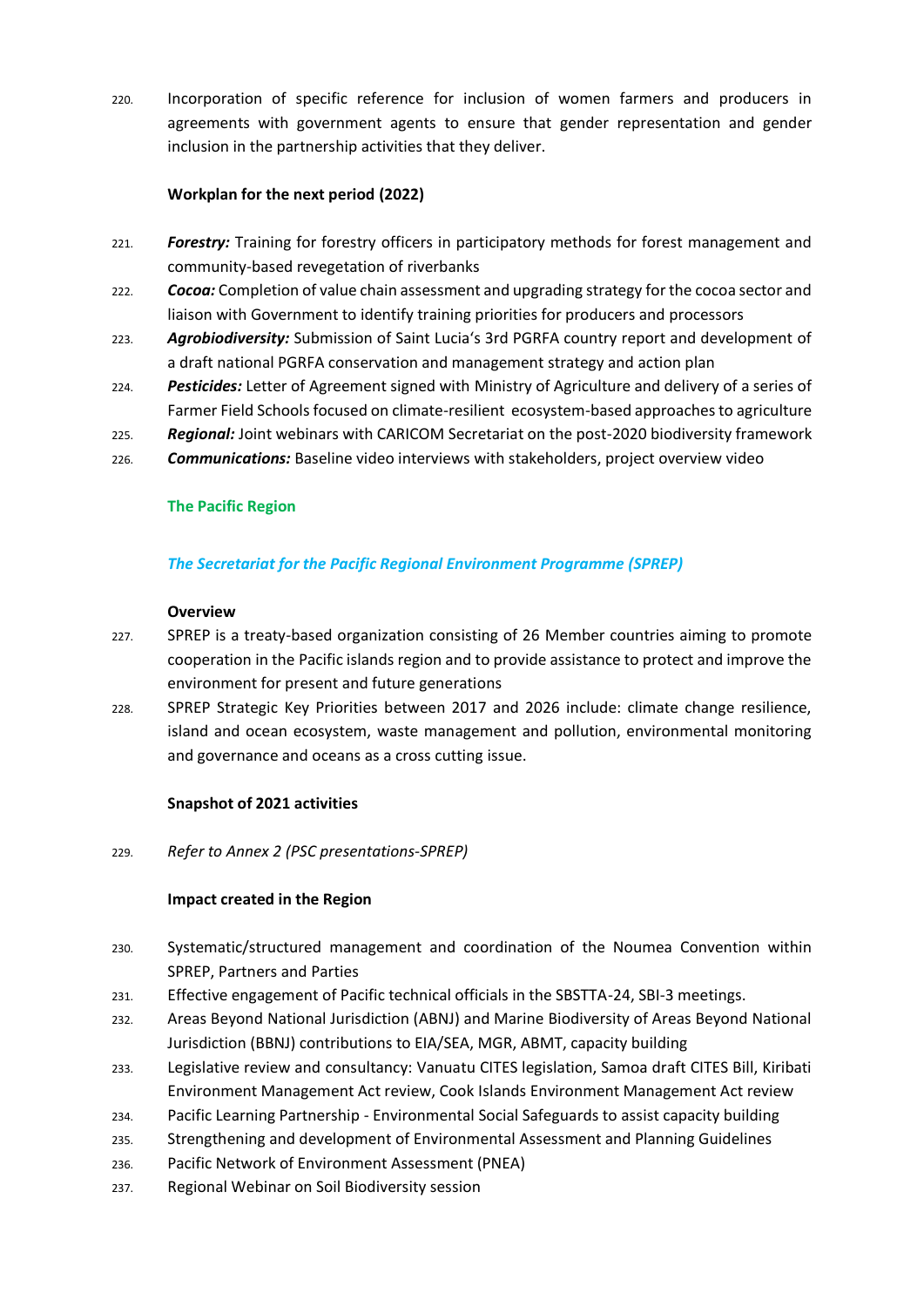- 238. Regional State of the Environment and Conservation Report 2021
- 239. Better management of data (INFORM-ACP MEAs Programme). It was recognized by the PSC the interaction of the ACP/MEA Phase 3 programme with other existing projects at SPREP such as the GEF Inform Projects, the BIOPAMA Project and also other partnership programs. The Pacific Learning Partnership on Environmental Social Sustainability that deals with Environment Impact Assessments and Social Safeguards in the region was recognized and requested for a special presentation in a future meeting.

### **Lessons Learnt**

- 240. Importance of establishing genuine relationships with member countries
- 241. Consultancy contract extensions due to the pandemic, causing delays with responses and feedback on requests for information
- 242. Review timelines, activities and modality of delivery
- 243. Need for projects of this magnitude to have specialised communications person
- 244. Support requirement for Virtual meetings for member countries to cover costs
- 245. Need to strengthen South-South cooperation (e.g., Cleaner Pacific Strategy 2020-2025)

### **Gender Actions**

- 246. SPREP has gender policy and ACP MEAs 3 Programme is a strong advocate of the SPREP Gender Policy through the implementation of activities (e.g. Third Pacific Clean Roundtable focused on how effective the roles of women, youth and communities are, in the implementation of MEAs addressing waste)
- 247. Launch of ACP MEAs 3 Gender Operational Note to support the International Women's Day
- 248. ACP MEAs 3 Project webpage hosted on the SPREP website
- 249. Promoting local women's businesses through national events

### **Challenges Encountered**

- 250. COVID-19: impact on implementation of activities and on national priorities
- 251. High costs of internet charges and unstable connections
- 252. Mainstreaming the ACP MEAs Programme
- 253. Need for specialized communications person

### **Workplan for the next period (2022)**

*254. Refer to annex 2 (PSC presentation-SPREP)*

### **Key Expectations from Project Steering Committee**

- 255. Flexibility to divert remaining funds above or below the 25% threshold within the components. In circumstances where activities are one-off and not required to be spread out during the project term.
- 256. Approve revised log frame activities and budget revisions.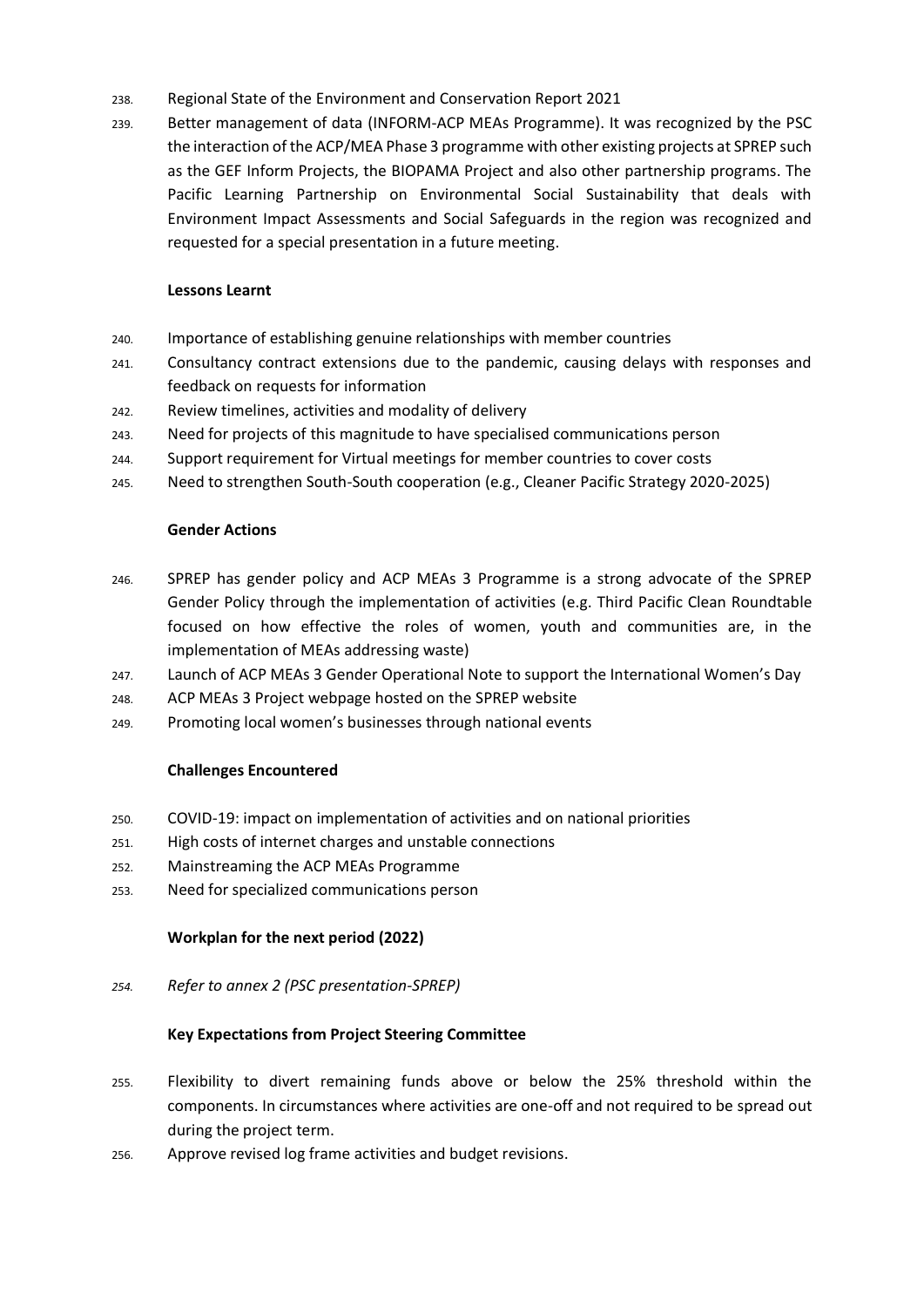- 257. Recruitment of a communications specialist for campaigns relating to the ACP MEAs Programme and the regional seas convention
- 258. Support the proposed sustainable financing strategy of the Noumea Convention
- 259. Support for existing youth network
- 260. Technical support to deal with cross cutting issues

# *The Convention for the Protection of Natural Resources and Environment of the South Pacific Region (1986) Noumea Convention*

### **Overview**

- 261. SPREP is the Secretariat of the Noumea Convention which is an umbrella agreement for the protection, management and development of the marine and coastal environment of the South Pacific Region. Noumea Convention + 2 Protocols: (i) Protocol for the Prevention of Pollution of the South Pacific Region by Dumping; (ii) Protocol concerning cooperation in combating pollution emergencies in the South Pacific Region. There are 12 Pacific Island Countries that are Parties to the Convention.
- 262. The key highlight from SPREP is the strengthening of the Secretariat of the Noumea Convention. The ACP/MEA Phase 3 Coordinating team is assigned the role to act at the Secretariat of the Noumea Convention that will allow SPREP to improve its governance work on the convention within SPREP as an organisation and also for its Parties.

### **Activities of the Noumea Convention under ACP MEAs 3 Programme**

263. *Refer to Annex 2 (PSC presentations-Noumea Convention)*

### **The Review of the Noumea Convention**

264. Has direct linkage to the Noumea Component of the ACP MEAs 3 Programme.

### **Objectives of the review**

- 265. Governance and operation of the Noumea Convention considered the membership of the Noumea Convention, effectiveness of the Convention, effectiveness of the Secretariat in its role and functions to service the Parties, effectiveness of existing governance arrangements (administrative and procedural matters).
- 266. Implementation of the Noumea Convention whether the purpose of the Convention is achieved, whether purpose remains relevant to the current regional environmental challenges and whether there is a need to expand the scope of the Convention.

### **Review recommendations**

- 267. List of 20 Recommendations that will guide the project in consultations with the Parties and will be shared with the Senior Leadership of SPREP and the Parties.
- 268. Per COP16 decision, an intersessional meeting will convene for the Parties to discuss the review recommendations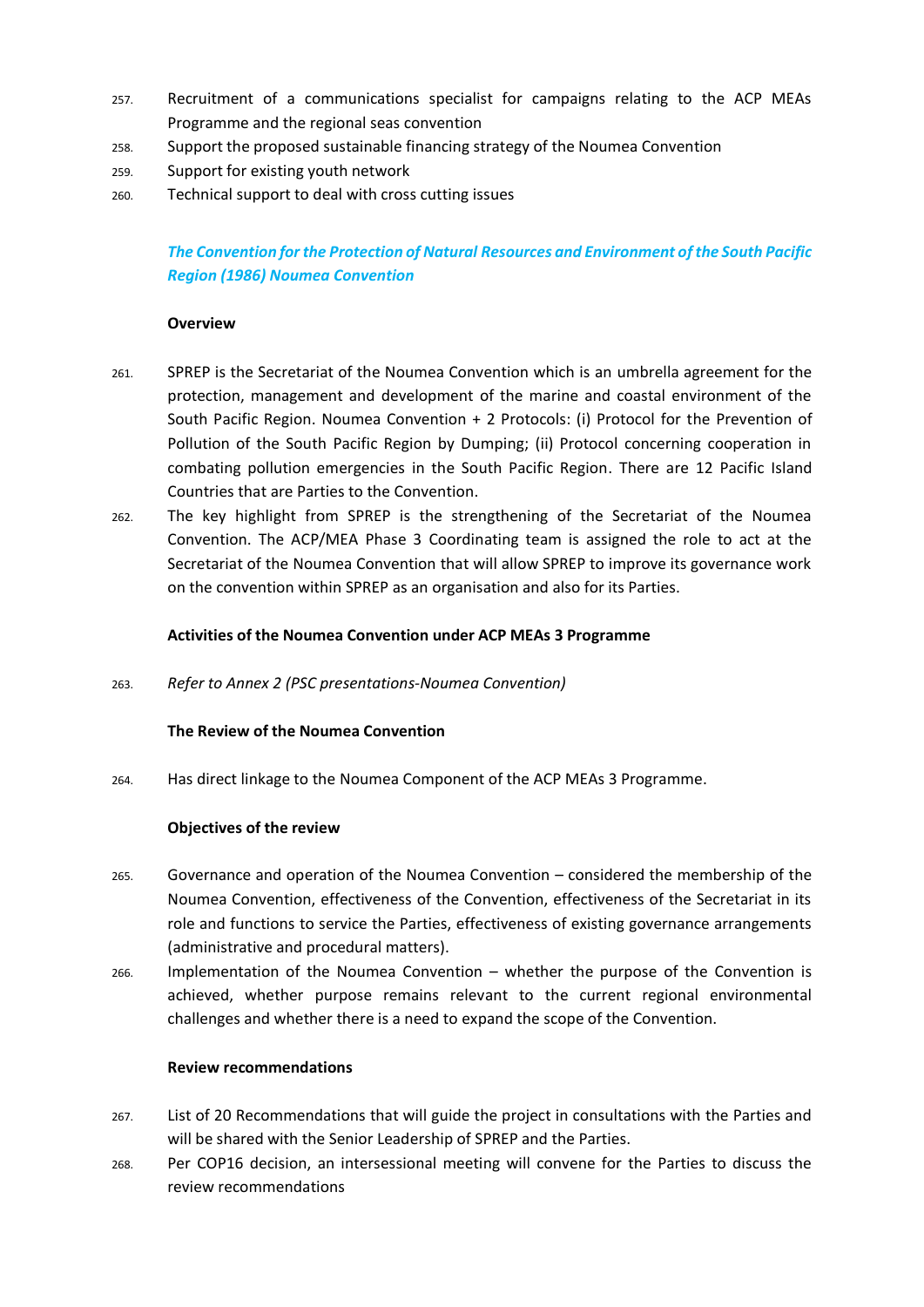#### **Key recommendations**

- 269. Increased linkage of Noumea Convention with key regional frameworks
- 270. Targeting profile and awareness of the Noumea Convention more through increased communications and awareness campaigns
- 271. Development of sustainable financing strategy for the Noumea Convention
- 272. Establishment of permanent staff position for the Noumea Convention Secretariat within SPREP

### *FAO presentation for the Pacific*

### **Overview**

273. The implementation of the ACP MEAs 3 activities in the Pacific region were carried out with support from the Secretariats of SPREP and the Pacific Community (SPC). The focus country has been Solomon Islands, however, other scale up countries have been identified including Fiji, Samoa, Tonga and Vanuatu.

# **Achievements of Activity 2021** *Solomon Islands (outputs 1 and 2)*

- 274. Inception workshop was held in Honiara to refine workplan with a full participation of national stakeholders such as government agencies including Ministries of Agriculture, Ministry of Environment, and Ministry of Forestry, regional organisations and four well established grassroots NGOs and the private sector.
- 275. ACP MEAs 3 activities integrated into the Solomon Islands Agricultural Policy framework for 2020-2030 and the Agriculture Sector Growth and Investment Plan (ASGIP) 2021-2030
- 276. In collaborations with the Ministry of Agriculture and Livestock of the Solomon Islands established an integrated Land Management committee under the Integrated Forest Management Program, which is implemented by FAO.
- 277. Recruitment of one regional and local consultants to strengthen curricula of extension and advisory services and institutionalize the adoption of climate smart and ecosystem-based agricultural practices.

### *Regional level activities (output 3)*

- *278.* Inputs provided to the framework for nature conservation and protected areas in the Pacific Island region 2021-2025 which was adopted at the 10<sup>th</sup> Pacific Islands Conference for Nature Conservation and protected areas that was held virtually in November 2020.
- 279. Established an informal tripartite collaboration with SPREP and SPC and joint activities agreed upon. E.g., Technical Session on Soil Biodiversity organized with SPREP and SPC ahead of session of SBSTTA-24 (13 Pacific Islands/50 participants)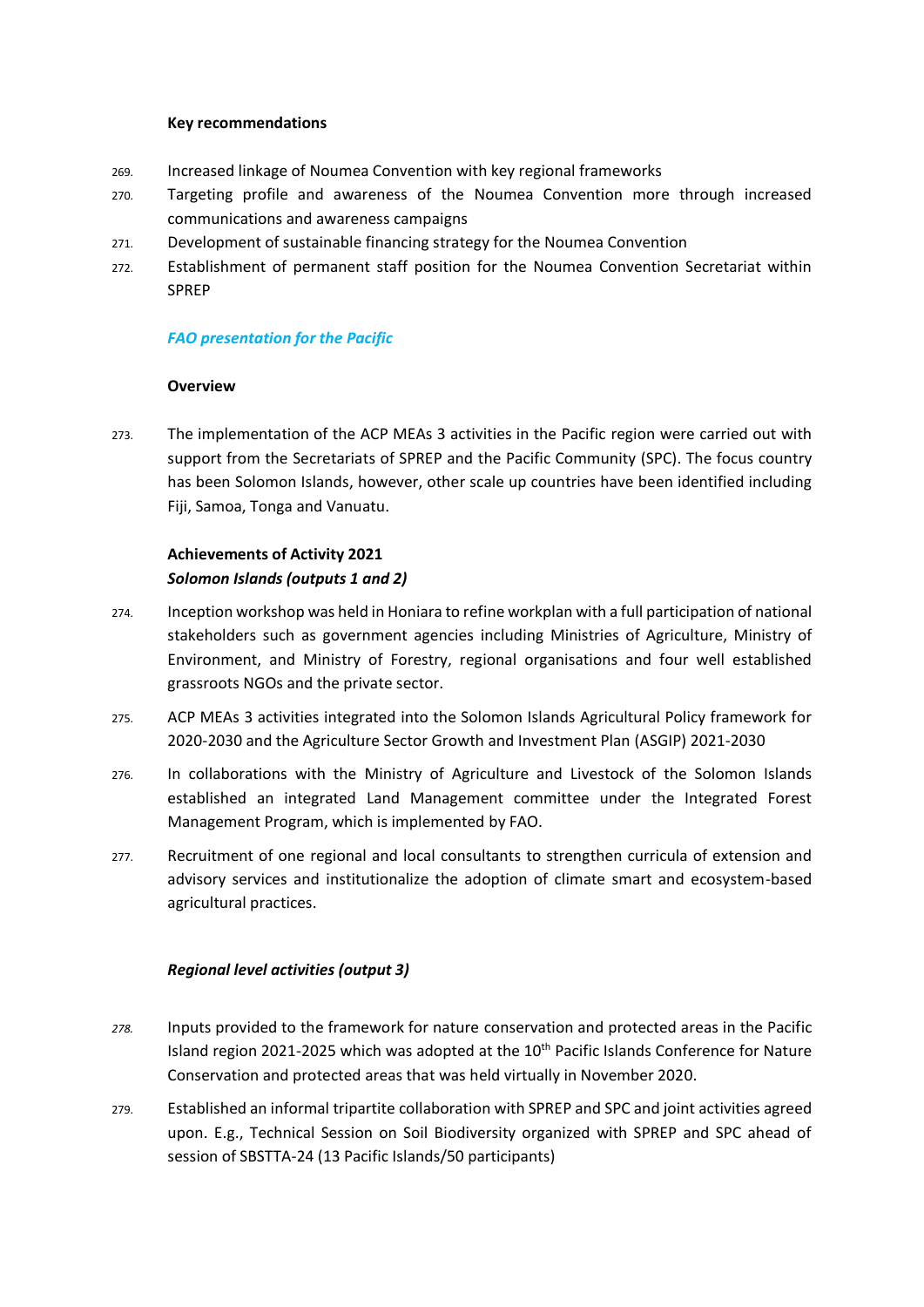280. Start-up meetings for the establishment of the Pacific Regional Advisory Scheme on pest and pesticide management and conducted capacity building activities for the Scheme's Secretariat and Board (LoA with SPC). The importance of this scheme is that it will help to strengthen the capacity and the Pacific region to make informed decisions on pesticide registration and management by pooling together available expertise on pesticides.

### **Gender equality and the empowerment of women and youth**

281. Gender and youth perspectives integrated at different stages of work planning (e.g., national consultations, design and implementation of activities) and stakeholder analysis to produce gender- and youth differentiated data and information that is critical to evidence-based policy development.

### **Challenges**

- 282. Solomon Islands is a challenging country to operate due to limited qualified expertise in the country and persistent civil unrest.
- 283. Complete border closure to non-residents due to COVID 19. Since the start of the programme, no mission could be undertaken, neither could regional and/or international experts be deployed
- 284. The departure of the regional coordinator without rehiring possibilities due to financial situation which slowed down activities' implementation

### **Workplan 2022 for Solomon Islands**

*285. Refer to annex 2 (PSC presentation-FAO-Pacific)*

### **Updates from MEAs**

286. This session will focus on key activities and plans from the biodiversity and chemicals and waste clusters of MEAs represented at the meeting

### *The Basel, Rotterdam and Stockholm Conventions (BRS)*

287. BRS are global legally binding instruments that contribute to protect the human health and the environment from hazardous chemicals and wastes.

### **Areas of Focus**

288. BRS focuses in preparing ACP countries to participate in the 2021 meetings of the Conferences of the Parties to the Basel, Rotterdam and Stockholm Conventions.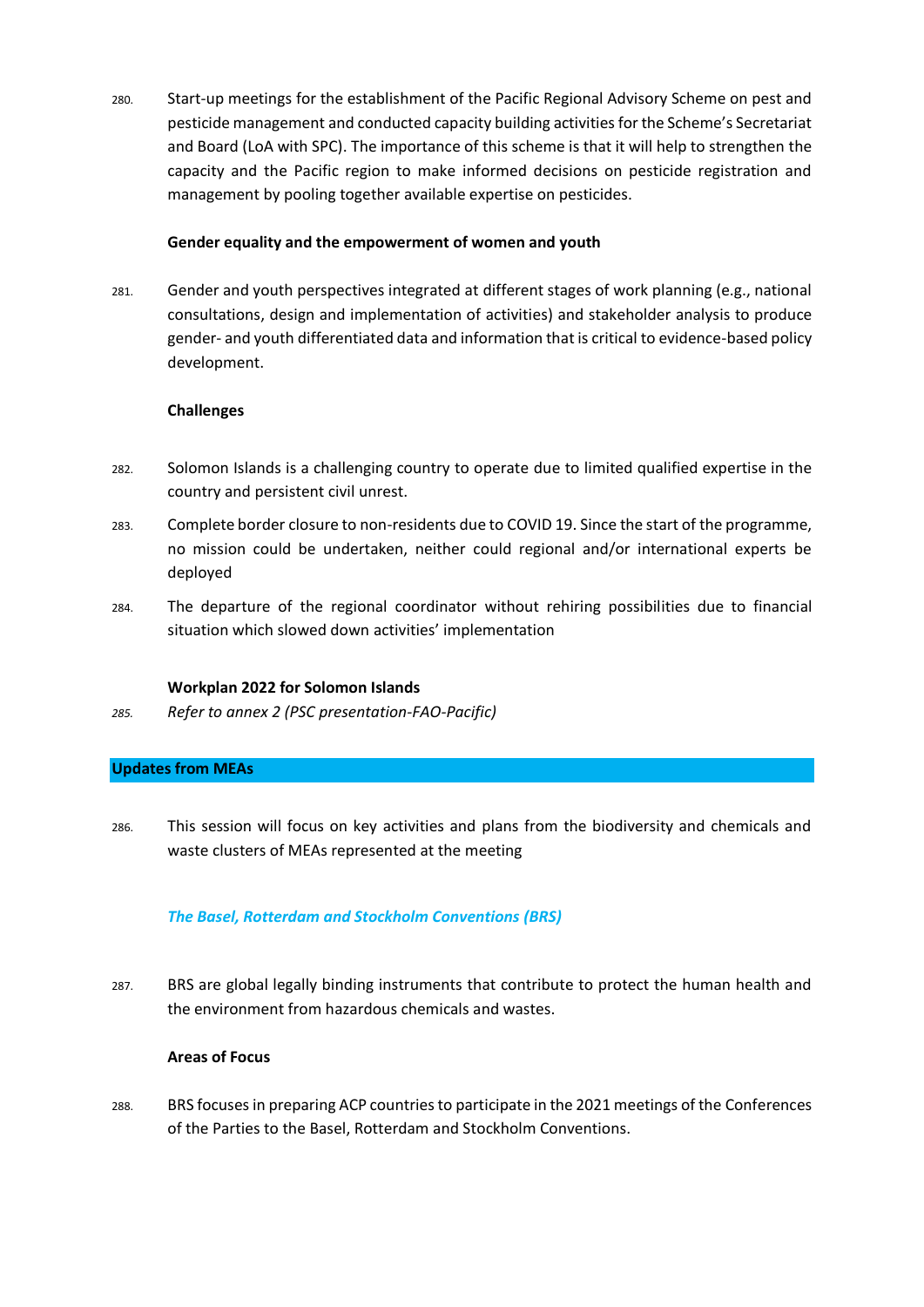### **Achievement of activities**

- 289. The ACP MEAs 3 Programme is funding the participation of representatives from Africa, Caribbean and the Pacific in the face-to-face regional preparatory meetings to the Conference of the Parties to the Basel, Rotterdam and Stockholm Conventions, to take place in 2022.
- 290. The regional preparatory meetings will take place from March to May 2022 and there will be 3 days face to face meeting.

### **Challenges**

291. COVID-19 pandemic will result to the regional preparatory meetings to be held in two parts.

### **Synergies**

- 292. The presentation for the Basel hotter Damage Token Convention: They have this technical assistance plan that is approved by the BRS secretariat. There is a financial mechanism for the Stockholm Convention and the countries are party to traditional convention which work with Minamata to develop projects and national implementation plans to reduce emissions of persistent organic pollutants.
- 293. BRS informed all parties to the partners of the COP that a request can be sent to the secretariat for cooperation.

### *Convention on the Conservation of Migratory Species of Wild Animals (CMS)*

### **Areas of focus**

294. The Convention on the Conservation of Migratory Species of wild animals is a global convention which aims to protect them and also to promote international cooperation for the conservation of species that migrate across national borders.

### **Achievement of activities**

- 295. A number of regional or global treaties, have been established to conserve species. The project directly supports the implementation of the Convention and its instruments across these regions
- 296. The project also supports the implementation of CMS, for instance through enhancing effectiveness of institutions and legal frameworks and national legislation program, to assist countries in complying with MEAs mainly related to migratory species,
- 297. Successful fourth meeting of the signatories of the Pacific Islands Cetacean Memorandum of understanding which approved the regional Wayland Dolphin Action plan for 2022 and 2026, also endorsed by SPREP.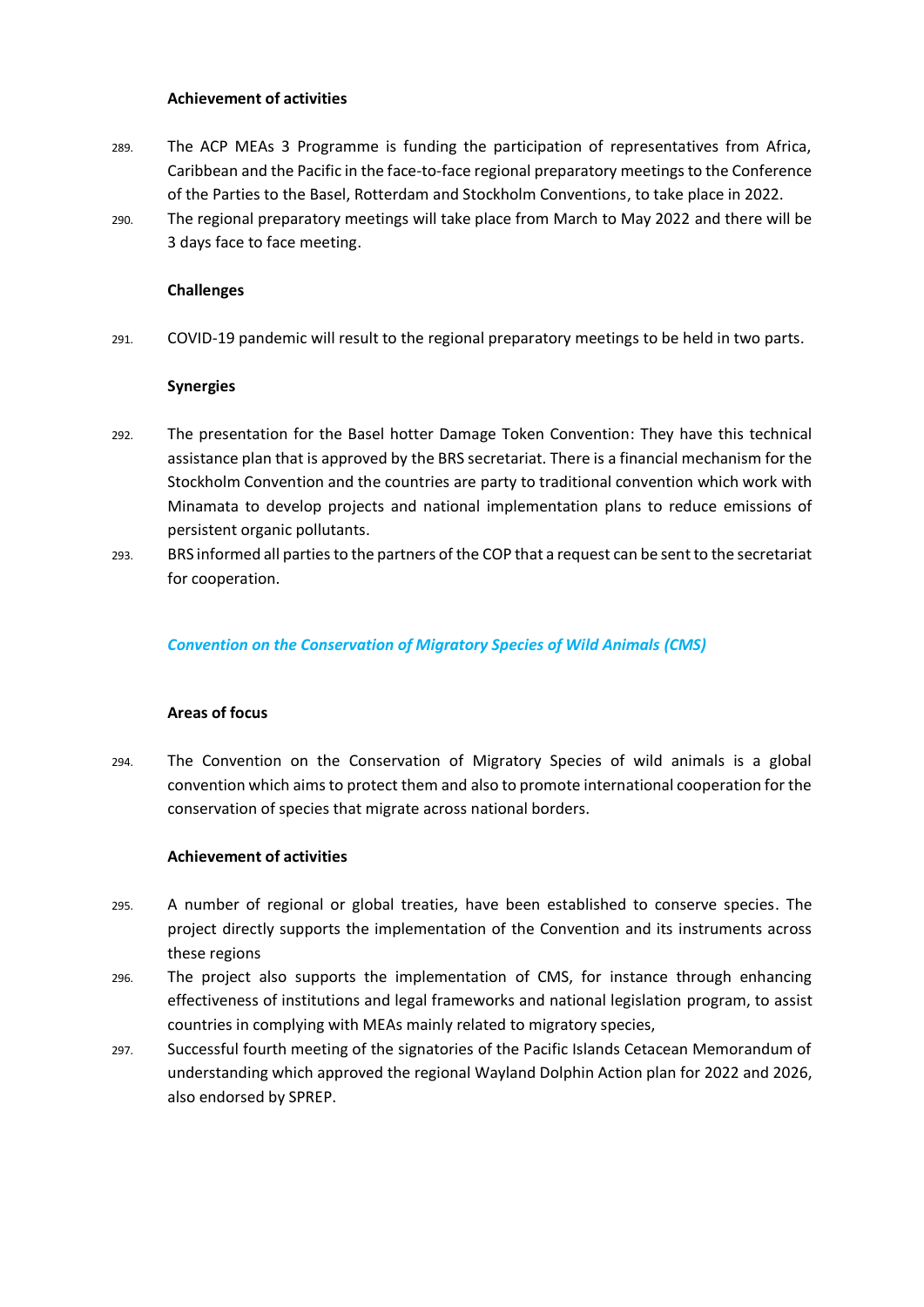### **Challenges**

298. Lack of membership in certain regions such as eight countries in Africa, twelve in Caribbean and eleven in Pacific that haven't joined the Convention

### **Synergies**

- 299. So far nine countries have joined the MEAs program in the Caribbean. Engagement of countries in the program which will assist them in improving their legal frameworks.
- 300. Reached out to the African Union to join forces to look at impacts of aquatic and terrestrial.

### *Convention on International Trade in Endangered Species of Wild Fauna and Flora (CITES)*

- 301. CITES is a legally binding instrument that regulates import, export, re-export and introduction from the high seas of specimens of 38,000 species with the aim to ensure that such trade is sustainable, legal and traceable.
- 302. All trade must be in accordance with the Convention otherwise it is illegal

### **Achievement of activities**

- 303. In Caribbean, workshops took place in collaboration with CARICOM and with participation of UNCTAD as well as CITES capacity-building needs assessment
- 304. Repeated reporting of illegal trade
- 305. In the Pacific, a workshop took place in collaboration wih FAO and SPREP.
- 306. There has also been a National Legislation Project progress in 2020-2021
- 307. Development and adoption of national legislation in several Parties in Carribbean states.
- 308. Increased coherence and collaboration between CITES authorities and fisheries agencies.
- 309. CITES works a lot on sharks and rays and aims to understand how parties can be supported in implementing the Convention with respect to those pieces that are only recently being added to the Convention over the past two COPs. There are alot of general work in providing guidance on the non-detriment findings and other types of information that is needed.

### **Synergies**

- 310. Workshop in the Caribbean on CITES implementation and fisheries, in collaboration with FAO and other partners
- 311. Further targeted compliance assistance to selected Parties in Africa and the Pacific
- 312. Significant capacity-building support for strengthened CITES implementation and enforcement in West and Central Africa, based on requests by the Parties
- 313. They are closely links with what CITES is doing and what this program is doing on ocean governance, particularly on the work that is in the Pacific. I believe it can extend to other regions in Africa and the Caribbean, given that quite a number of species of interest to CITES. These are continually being listed, especially for the Sharks. and it would be important for some close collaboration to build up to improve on this work.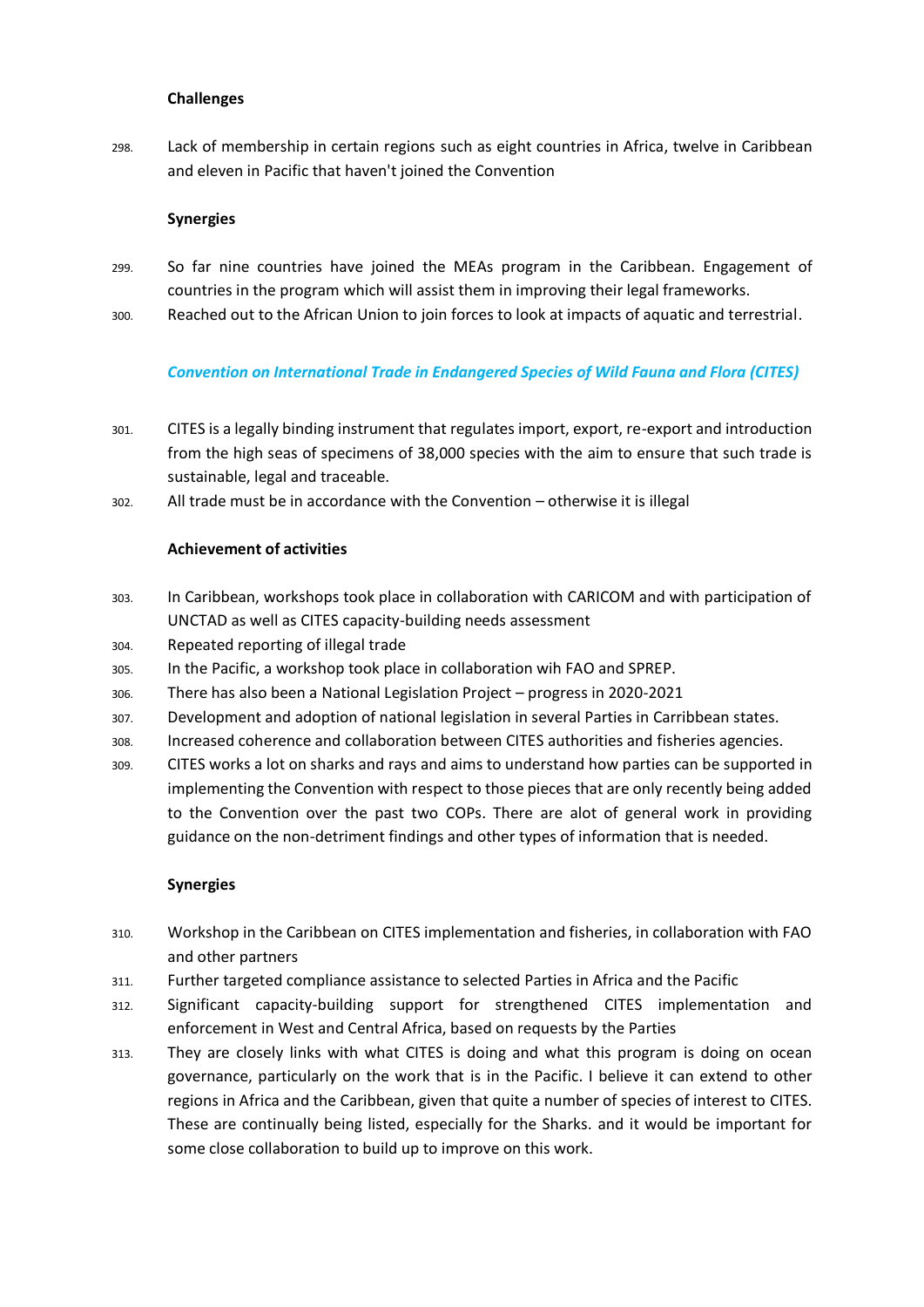### *Convention on Biodiversity (CBD)*

### **Areas of focus**

314. The Convention on Biological Diversity (CBD) is the international legal instrument for "the conservation of biological diversity, the sustainable use of its components and the fair and equitable sharing of the benefits arising out of the utilization of genetic resources.

### **Achievement of activities**

- 315. CBD and its implementation, and support to the preparation of the global biodiversity framework.
- 316. Negotiations and preparation of the GBF towards COP 15.

### **Challenges**

317. Postponement of a series of subsidiary body meetings and the Open-ended Working Group on the Post 2020 Global Biodiversity framework that were earlier scheduled for January.

### **Synergies**

- 318. Regional organizations SPREP, CARICOM and AU Commission, are regional implementing partners of the CBD, supporting their Member States in the implementation of the Convention and its protocols. Regional conventions will play an important part in the implementation of the post 2020 Global biodiversity framework.
- 319. CBD has a universal participation bar where all members or Member States of ACP are parties to the CBD.
- 320. The key points that can be supported by the program at the regional levels in line with our regional engagement and minorities include the continuing negotiations of the global biodiversity framework and preparations for COP 15.
- 321. Capacity building and technical and scientific cooperation on the GBF, provided by the national biodiversity strategies and action plans.
- 322. Youth are important stakeholder towards the planning for the review and monitoring at the Convention and its protocols, and in particular, the Global biodiversity framework. For instance, delegates from the Global Youth Biodiversity Network (a network of hundreds of youth organisations composed of 46 chapters), including national chapters and affiliated groups are in many of the ACP countries.
- 323. Access and benefit sharing and digital sequence information as an important element related to the negotiation of the GBF.
- 324. Capacity building and technical and scientific cooperation. Human and institutional capacity building and development are very important to the GBF as well as technical and scientific cooperation, such as South, South cooperation and the exchange of knowledge, tools and technologies.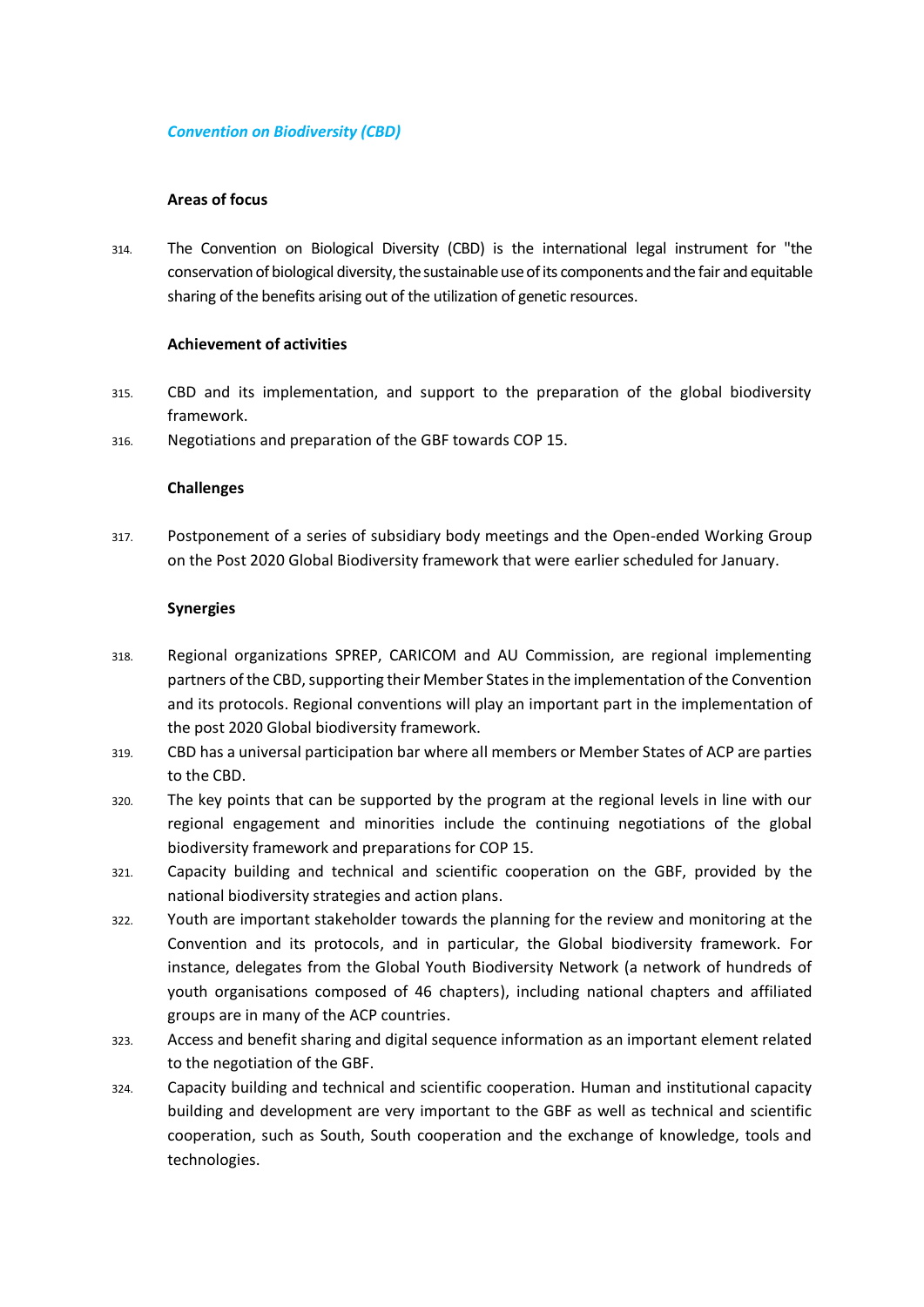- 325. CBD has a bio bridge initiative promoting technical cooperation through practical projects with small grant funding, hence aiming to assist the ACP project to establish partnership with SPREP CARICOM, and African Union Commission as regional implementing hubs, hence extending this initiative on biodiversity.
- 326. Alignment of existing national biodiversity strategies and action plans with related conventions, will be essential to the implementation of the post 2020 global by diversity framework, as well as an enhanced monitoring and reporting framework to which the project can also contribute.
- 327. Need to look into what is envisaged for 2022 and it is important to plan accordingly and enhance synergies with UNEP, FAO and other regional implementing hubs.

#### *Minamata Convention on Mercury*

#### **Overview**

328. The convention has 136 parties. The framework logic of the convention is a life cycle approach on curtailing mercury mining as well as reducing the presence of mercury in the economy, industry and society (which is currently widespread through a number of industrial processes and products in trade and from other supply sources)

#### **Achievements of Activities**

- 329. Minamata initial assessments and national action plans that have been completed and posted on our website.
- 330. The first segment of our COP 4 was held in November 2021, with the in-person session planned for March 2022 in Bali, Indonesia. Iintersessional work on products and processes, on waste thresholds, on releases, and on tailings management, among others, has been ongoing and information is available on the website.
- 331. Also available on the website are recordings and presentations of all Minamata Online information sessions, which we encourage partners to use and adapt for trainings and awareness raising with partners. In particular, the Implementation Review and Support set of Minamata Online sessions will be of use in explaining Convention requirements.
- 332. Minamata's financial mechanism supports eligible parties in implementing the Convention is made up of the Global Environment Facility and the Specific International Programme. In addition, we work closely with the multi-stakeholder Global Mercury Partnership, and encourage countries to join the Partnership as it has a wealth of information, tools and experts.

### **Challenges**

333. Parties face a number of timebound obligation deadlines as well as ongoing obligations. These include those requirements related to emissions of mercury from a number of sources (waste incineration, coal combustion in the power sector, non-ferrous metals production, and cement production),releasesto land and water, mercury use and emissions from artisanal and small scale gold mining, mercury use in products and industrial processes, mercury trade, storage and waste management.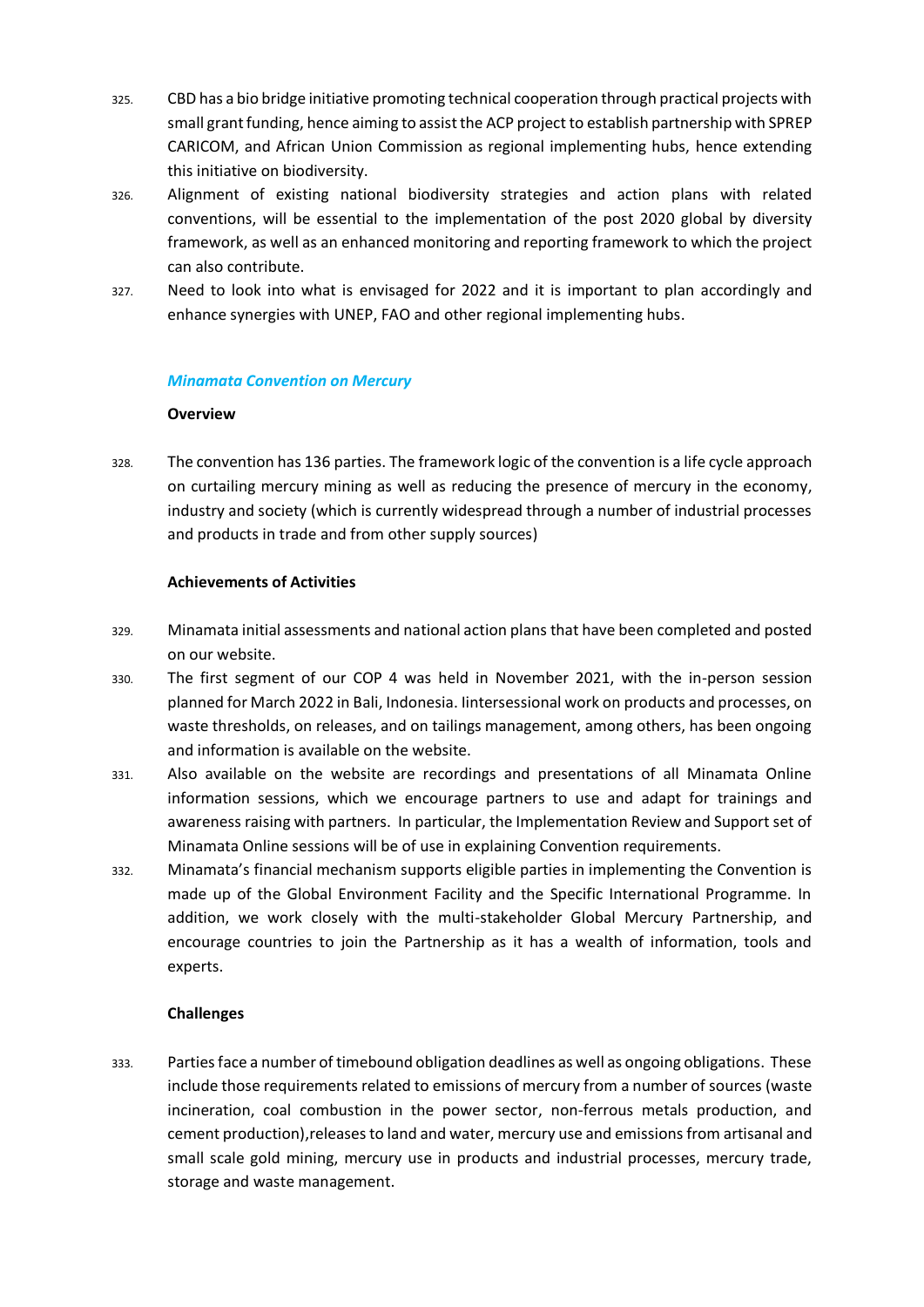#### **Synergies**

*334.* National reports by our parties, due at the end of this year, will provide important information on what is happening at the national level and identifying specific actions that needs to be taken going forward. Our capacity building program within the Secretariat will evolve based on this information, and we hope to coordinate with efforts of ACP partners ensuring that we leverage not duplicate efforts.

### *European Environmental Bureau (EEB)*

### **Area of Focus**

335. The focus of EEB and the Zero Mercury Working group is on mercury in line with Minamata Convention. in the ACP MEAs 3 programme, it focuses on the formulation of specific strategies in selected ACP countries for addressing the mercury-added products (MAPs) phase-out provisions of the Minamata Convention; and technical assistance to selected countries contributing to reducing mercury in Artisanal and Small-Scale Gold Mining (ASGM) as per the Minamata Convention.

### **Snapshot of 2021 Activities**

*336. Refer to annex 2 (PSC presentations-EEB)*

### **Impact created**

- 337. Laying the groundwork for increasing awareness in the Caribbean through CARICOM, Basel Convention Regional Centre for the Caribbean (BCRC), UNEP (GEF ISLANDS)
- 338. Providing Information and assisting coordination on relevant mercury events. (ACP MEAs 3, Minamata Convention, GEF ISLANDS, CLiC)
- 339. Facilitating wider policy discussions on environmentally sound management of waste, prioritising and financing i.e. contribution/follow up to the Training Action Plan on Waste Mercury Products developed by CARICOM
- 340. Capacity building support to the three countries in the Caribbean (Trinidad and Tobago, Antigua and Barbuda and St. Kitts and Nevis) towards developing strategies to phase out elemental mercury and mercury added products.
- 341. The convention will promote the gravity methods which are not using mercury, depending on the type of ground available.
- 342. Artisanal Small-Scale Gold Mining support through call for proposal and exchange meetings with 2 Guyana's (women) NGOs.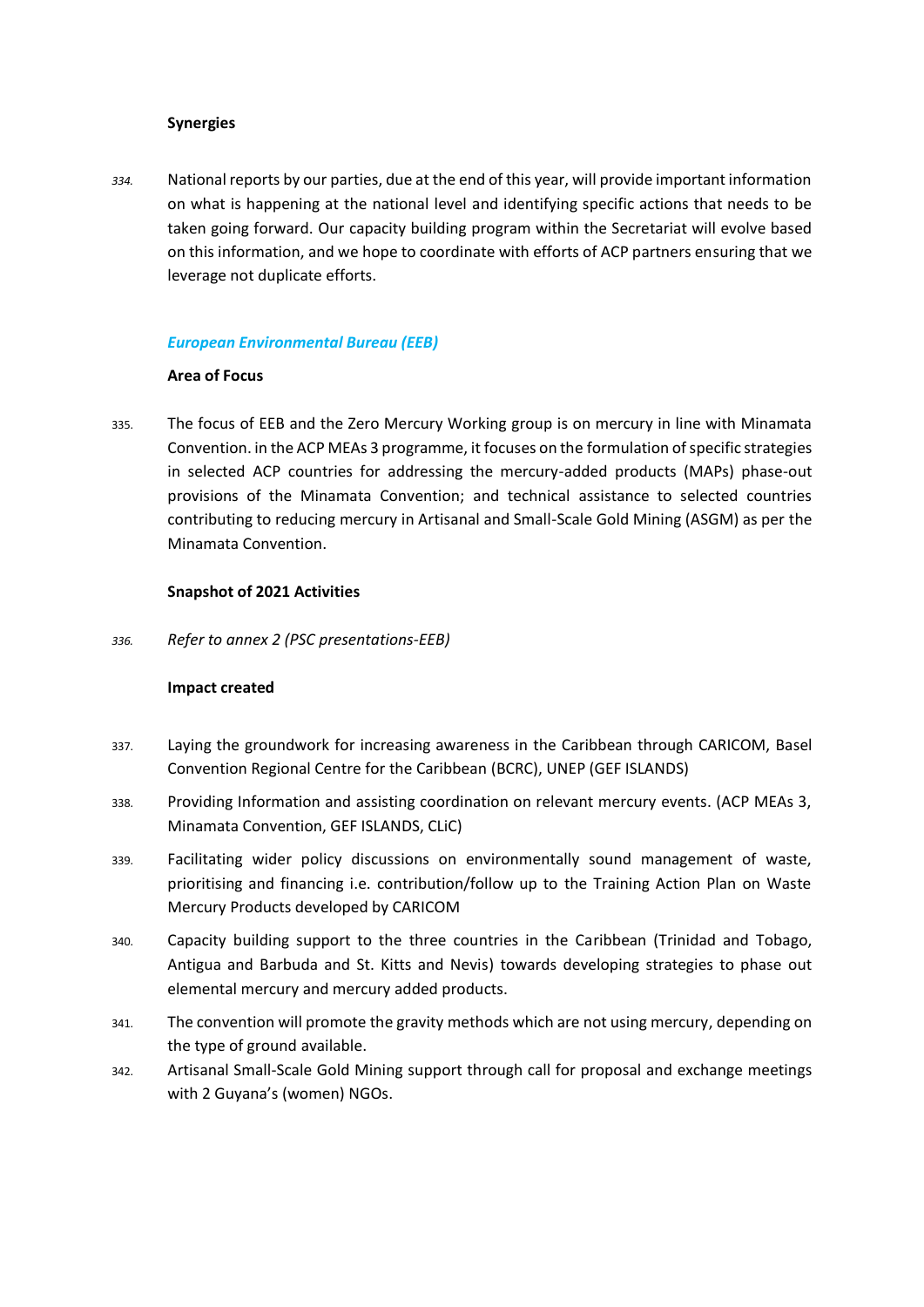#### **Lessons Learnt**

- 343. Support for Governments is needed regarding implementation of Article 4 provisions of the Minamata Convention.
- 344. Situation in developed countries cannot always be applied on the ground activities in developing countries (i.e. lack of hazardous waste infrastructure, resources, regulations)
- 345. Governments welcome NGO support, though sometimes it can take some time until agreements can be made.
- 346. Studies, advice and examples from other regions (i.e. Africa) are appreciated by Governments because they help them to plan upcoming policies
- 347. Capacity of NGOs working on MAPs and ASGM in the Caribbean is lacking.
- 348. Coordination between international projects is necessary; NGOs can assist this coordination to avoid overlaps, reinventing the wheel, better use of resources, etc.

#### **Gender Actions**

- 349. During the call for tenders/proposals on ASGM for African and the Caribbean, the gender perspective was included to guide all processes.
- 350. EEB's ongoing work on skin lightening creams is particularly aimed at women as they are the main users of this kind of products.
- 351. The EEB published recently a [gender related report](https://eeb.org/report-launch-a-gender-transformative-european-green-deal-how-to-deliver-policies-for-people-and-planet-16-july-webinar/) which was circulated to the ACP family and had previously provided input and participated to the UNEP gender meeting and video for the launch of its gender operational note.

### **Challenges**

- 352. Some elements of work could not advance as foreseen due to delayed AUC signature with UNEP. Governments welcome NGO support, though sometimes it can take some time until agreements can be made between governments and NGOs.
- 353. Situation in developed countries cannot always be applied to on the ground activities in developing countries (i.e., lack of hazardous waste infrastructure, resources, regulations)
- 354. Capacity of NGOs working on MAPs and ASGM in the Caribbean is lacking.
- 355. The COVID-19 pandemic has an impact on organization of planned in-person meetings. Travel, meetings shifting to coming years.
- 356. Initial budget did not correspond to real timing, and this requires an urgent revision.

### **Workplan for the next period (2022)**

*357. Refer to annex 2 (PSC presentations-EEB)*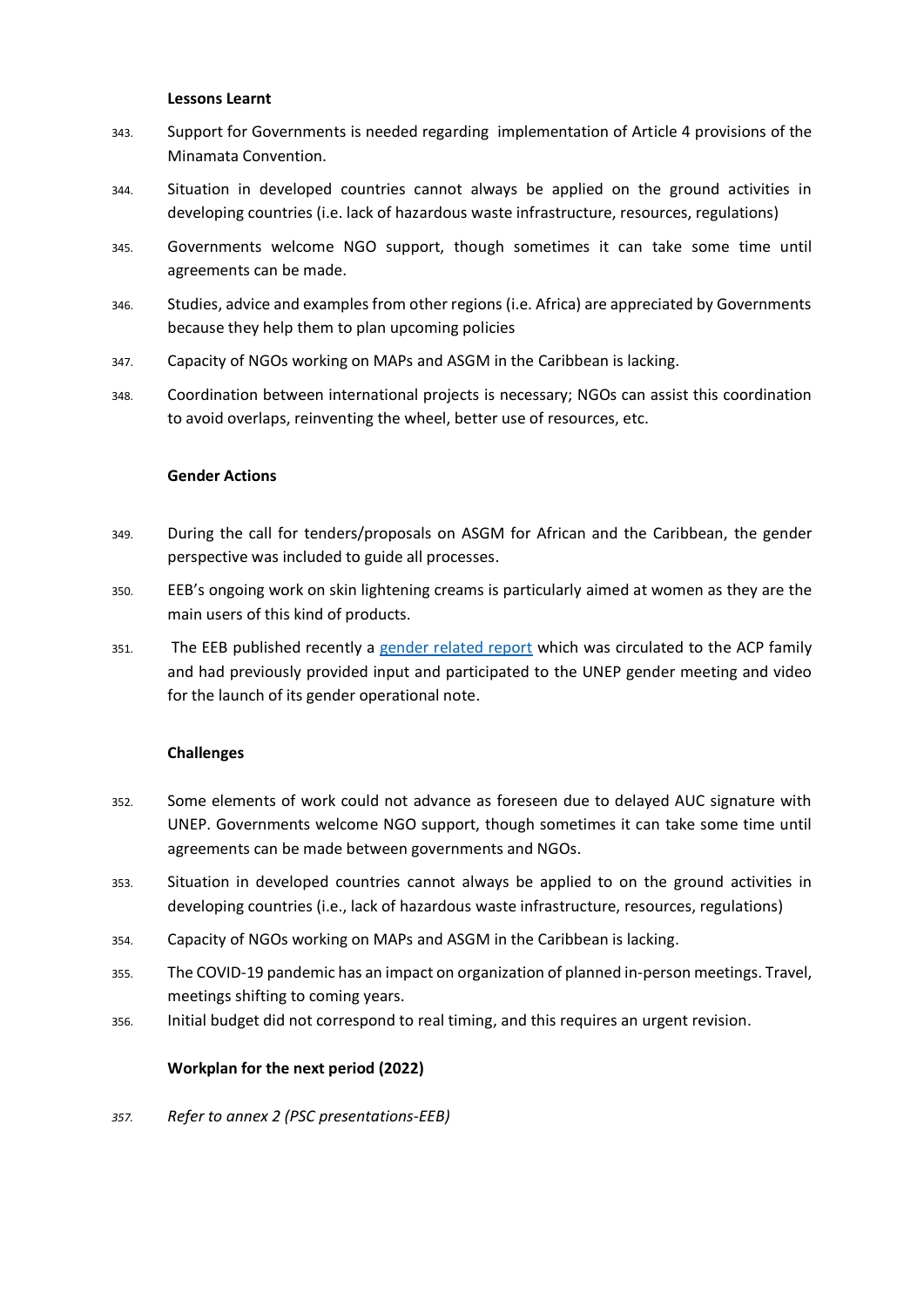### **Key Expectations from Project Steering Committee**

- 358. Note the need for flexibility to best adapt activities due to COVID-19's travel and meetings shift, government focus.
- 359. Approve shifting of activities and budget revision (below 25%) within approved overall budget.
- 360. Approve potential shifting of ASGM activity from Caribbean to Africa, if no other solution possible.
- 361. Assist African region to come on board as soon as possible as it has important contributions for the strengthening of the Minamata Convention and has a leading role to play.
- 362. Approve assisting the Pacific region while waiting for Africa.
- 363. Promote better communication between partners; offer an information exchange platform e.g., a mailing list server.

# **Further areas to strengthen synergies and collaboration between the various Conventions and the program**

- 364. Colleagues from the OACPS Secretariat highlighted on the need for enhancing cooperation and promoting synergies between the various MEA secretariats.
- 365. Options to explore different mechanisms through which assistance can be provided was suggested. This is through the national legislation process, where small grants are given to help parties develop their national legislation. In addition, there are international consortiums that focuses on combat illegal wildlife crime, such as World Bank, ODC and others through which support can be provided to individual countries.
- 366. European Commission (INTPA) mentioned that it has been encouraging the cooperation between the regional organization unit, FAO and the Conventions as well more regional and national collaborations with EU delegations. This is extremely important to create synergies and strengthen the respective added value. Cooperation is encouraged so as to utilize material resources and expertise available in each institution, for the benefits of actions at national level and regional levels.

### **Closing Remarks**

- 367. Recognizing that the Conventions have a lot of expertise, tools, hence lot of knowledge and trainings is available, it was suggested that the conventions should aim at cooperating further with regional hubs and with the project partners. The secretariats of these various multilateral environmental agreements were requested to work very closely together with regional Agencies i.e., UNEP and FAO. It was also suggested that the MEAs and the conventions Secretariats need to get more involved in synergies and coordination with the regions and states parties, because there are many synergies to be achieved and improve coordination and reduce the competitive burdens since we are all trying to achieve the same objective of promoting environmental integrity and environmental sustainability.
- 368. Neil Pratt from CBD Secretariat suggested that it is important for the CBD secretariat to plan joint work with UNEP and FAO and with the regional implementing hubs to achieve more benefits of working together and it would be far better to do that together.